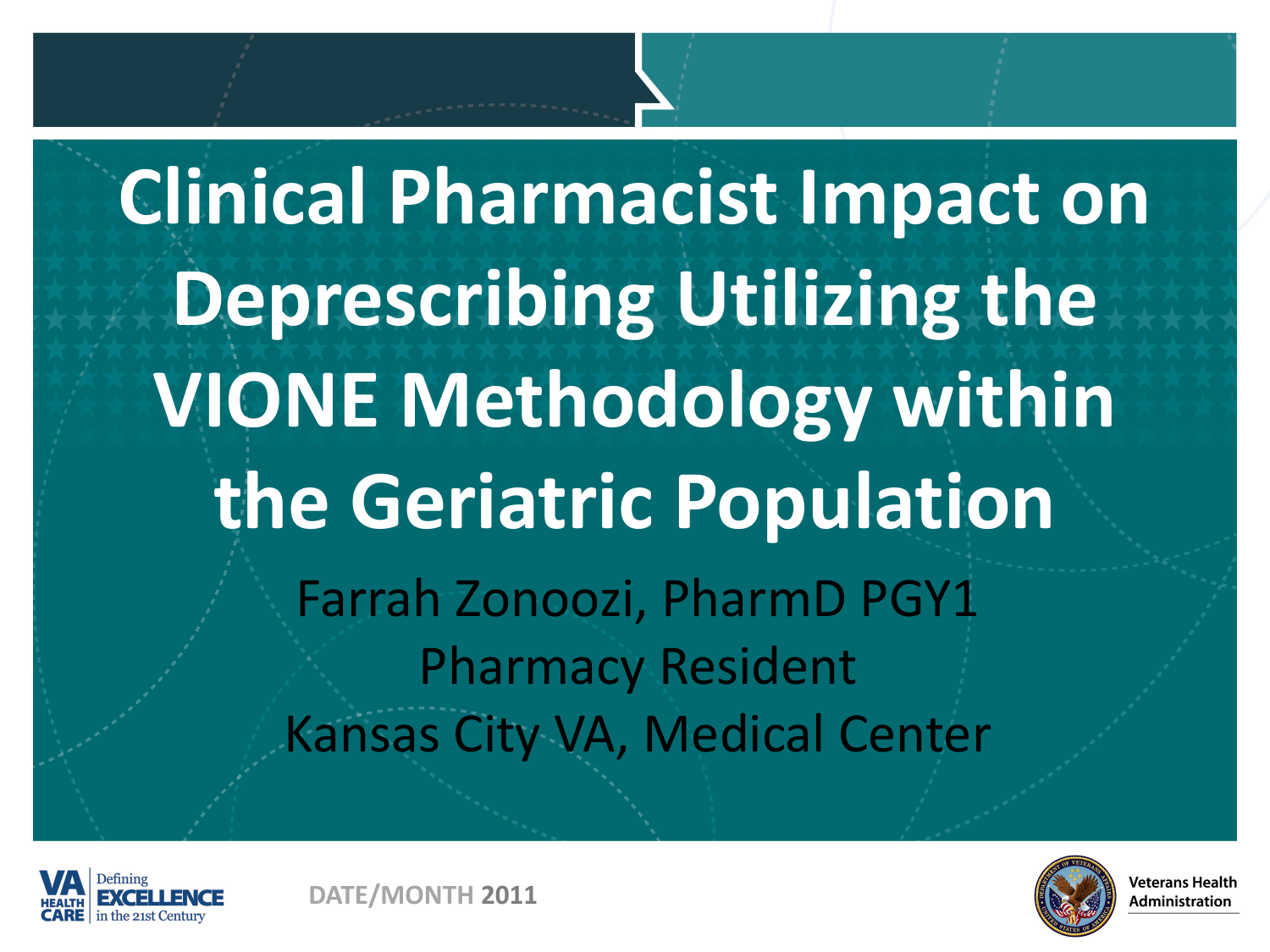# Disclosure

### *The speaker has no actual or potential conflicts of interest in relation to this presentation.*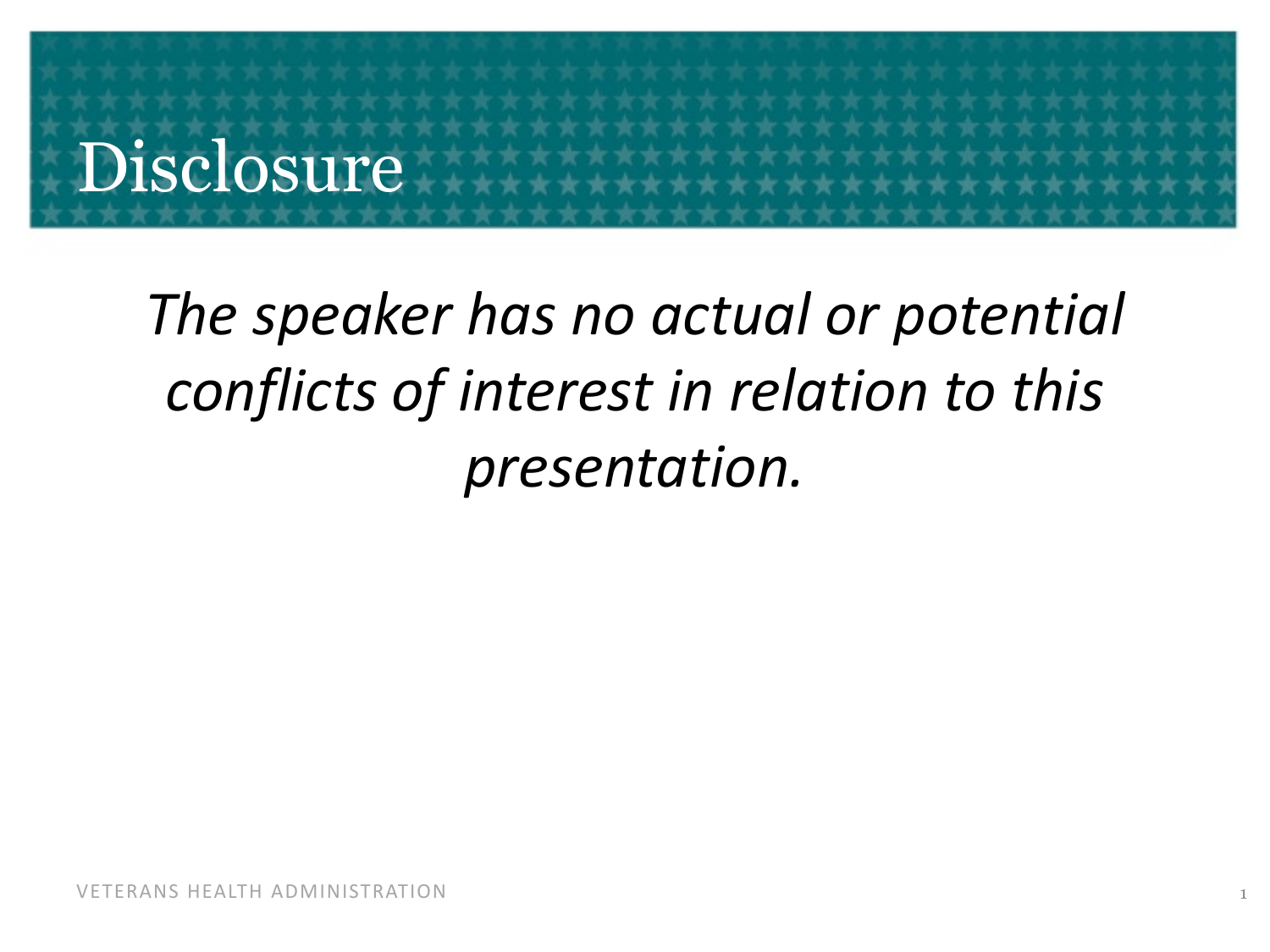# Learning Objective

• Discuss the VIONE methodology and determine its success as a deprescribing tool for geriatric patients in a primary care setting at the Kansas City VA Medical Center.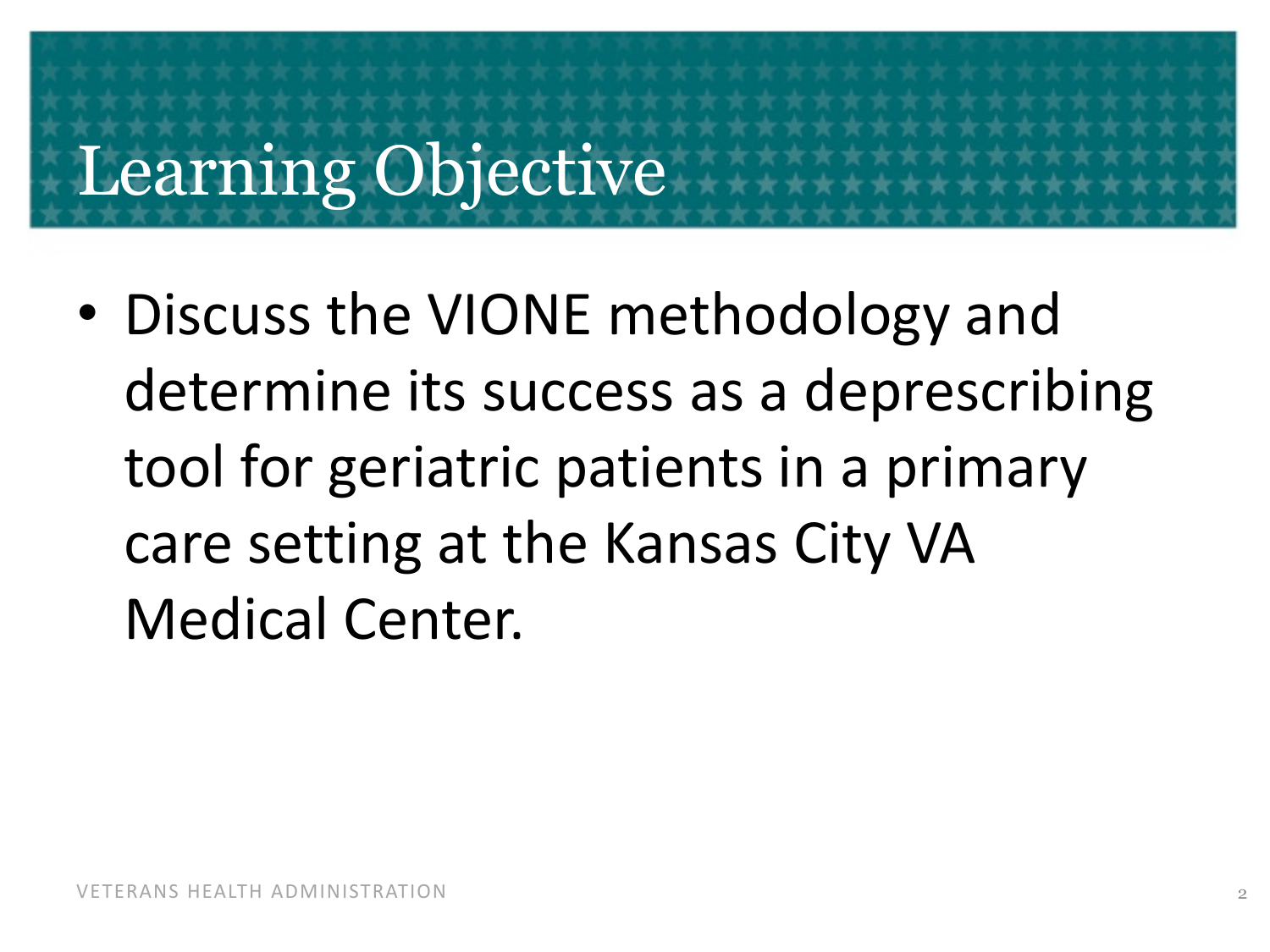## Abbreviations

- **KCVA=** Kansas City Veteran Affairs
- **CAVHS=** Central Arkansas Veteran Affairs Health system
- **GeriPACT=** Geriatric Primary Care Clinic
- **GDMT=** Goal directed medical therapy
- **Deprescribing=** the process of tapering, stopping, discontinuing or withdrawing drugs, with the goal of managing polypharmacy and improving patient outcomes
- **VIONE=** To be discussed…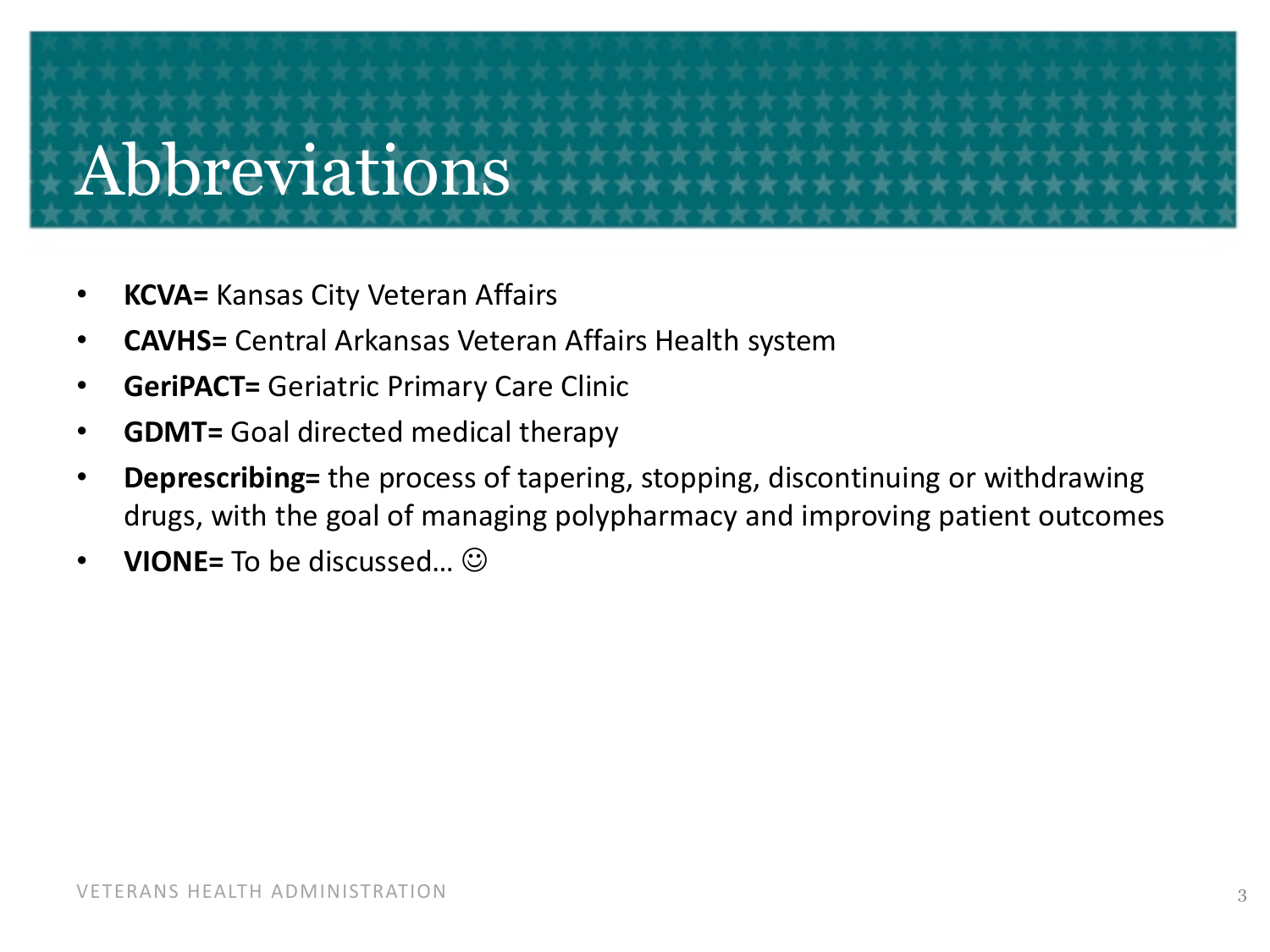# Background: Need

- The goal of deprescribing is to optimize medication regimens by de-escalating therapy to minimize harm, inappropriate polypharmacy, and reduce healthcare costs.
- The VIONE methodology was created by two geriatricians at the CAVHS with the intent of standardizing the deprescribing process.
- Currently, at the KCVA healthcare system, no standardized deprescribing tool exists within the geriatric primary clinic.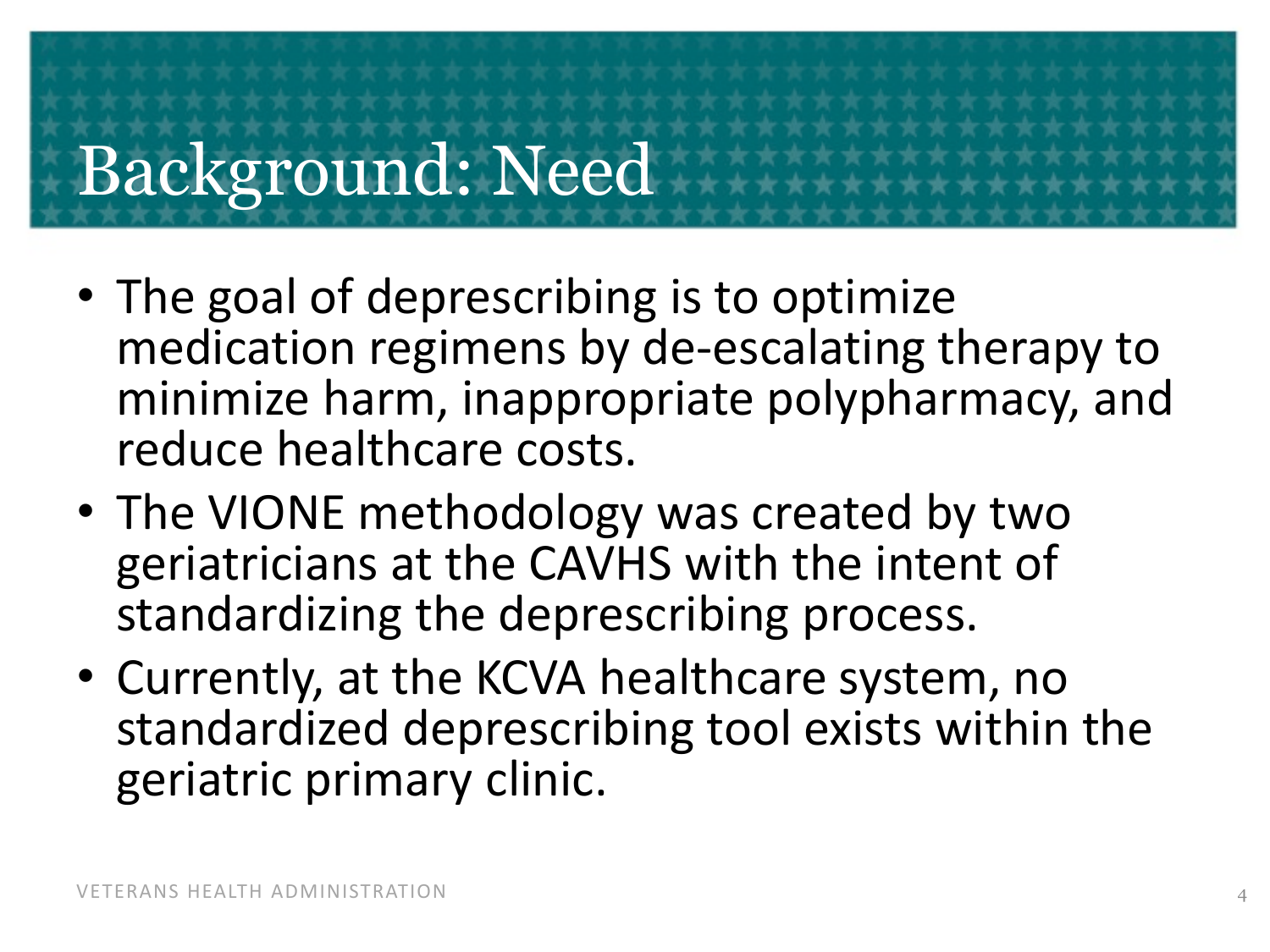# Background: What is VIONE? <sup>3</sup>

### **V**ital: life saving

– Insulin, GDMT for CHF

### **I**mportant: quality of life

– Pain, urinary incontinence medications

### **O**ptional

- Vitamins, herbals
- **N**ot indicated: Life expectancy
	- Aspirin, statins for primary prevention

### **E**very medicine has a diagnosis/indication

– Proton pump inhibitors started inpatient for prophylaxis

VETERANS HEALTH ADMINISTRATION

3. Watson, Kimberly , Battar, Sara, et. al. A VA Clinician's Guide to Reducing Polypharmacy Risk. *VA PBM Academic Detailing Service.* December 2019.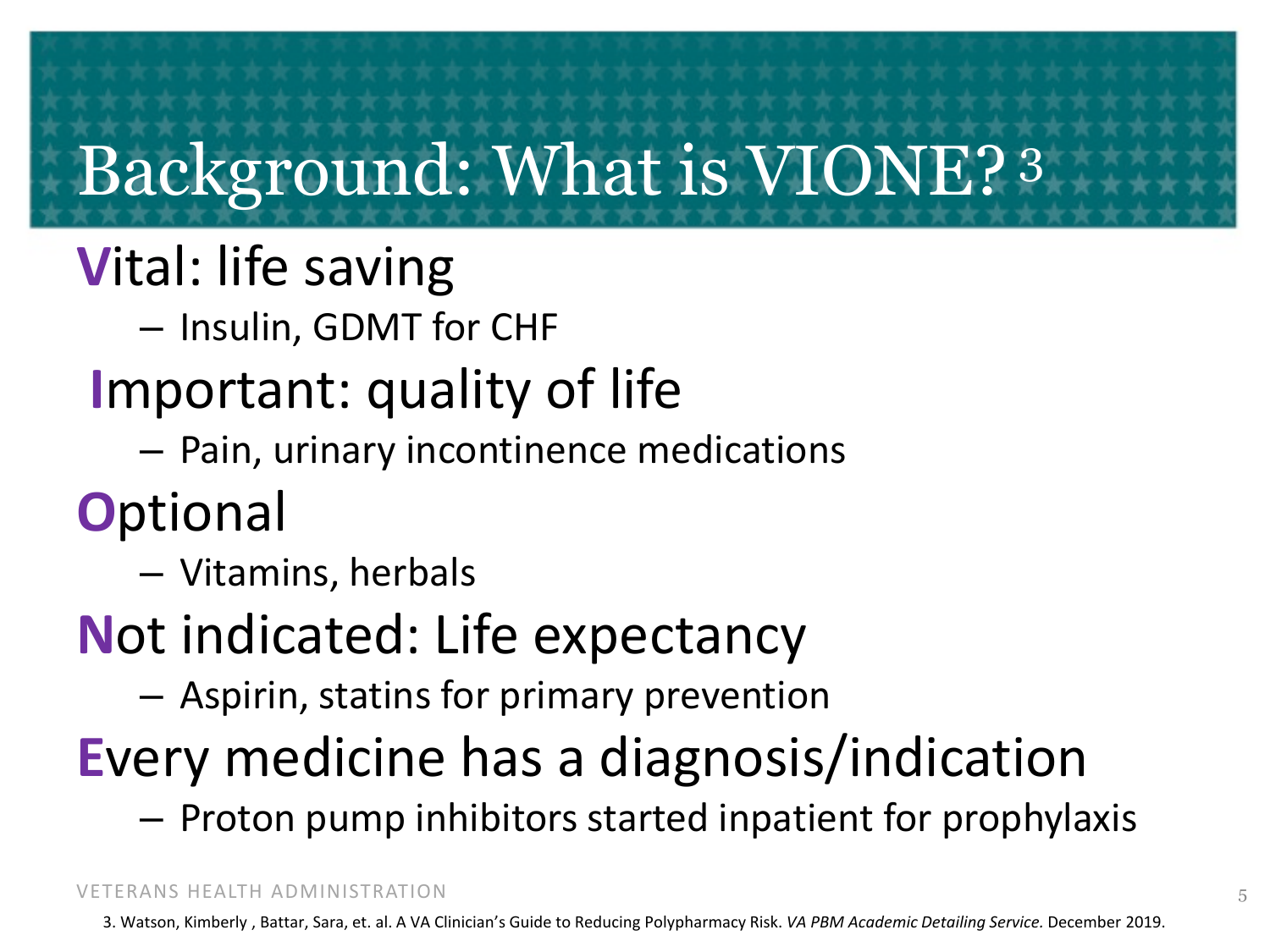### Background information: Medication Reconciliation vs VIONE3

#### **MEDICATION RECONCILIATION**

- A list of prescribed medications, herbal products, and over-the-counter medications taken by the Veteran.
- GOAL: To confirm and document an accurate and current medication list.

#### **VIONE**

- A simple, practical electronic tool that focuses on whether a Veteran should or should not be taking a medication on their current medication list.
- GOAL: To create a medication regimen that is helpful, not harmful.

#### VETERANS HEALTH ADMINISTRATION

3. Watson, Kimberly , Battar, Sara, et. al. A VA Clinician's Guide to Reducing Polypharmacy Risk. *VA PBM Academic Detailing Service.* December 2019.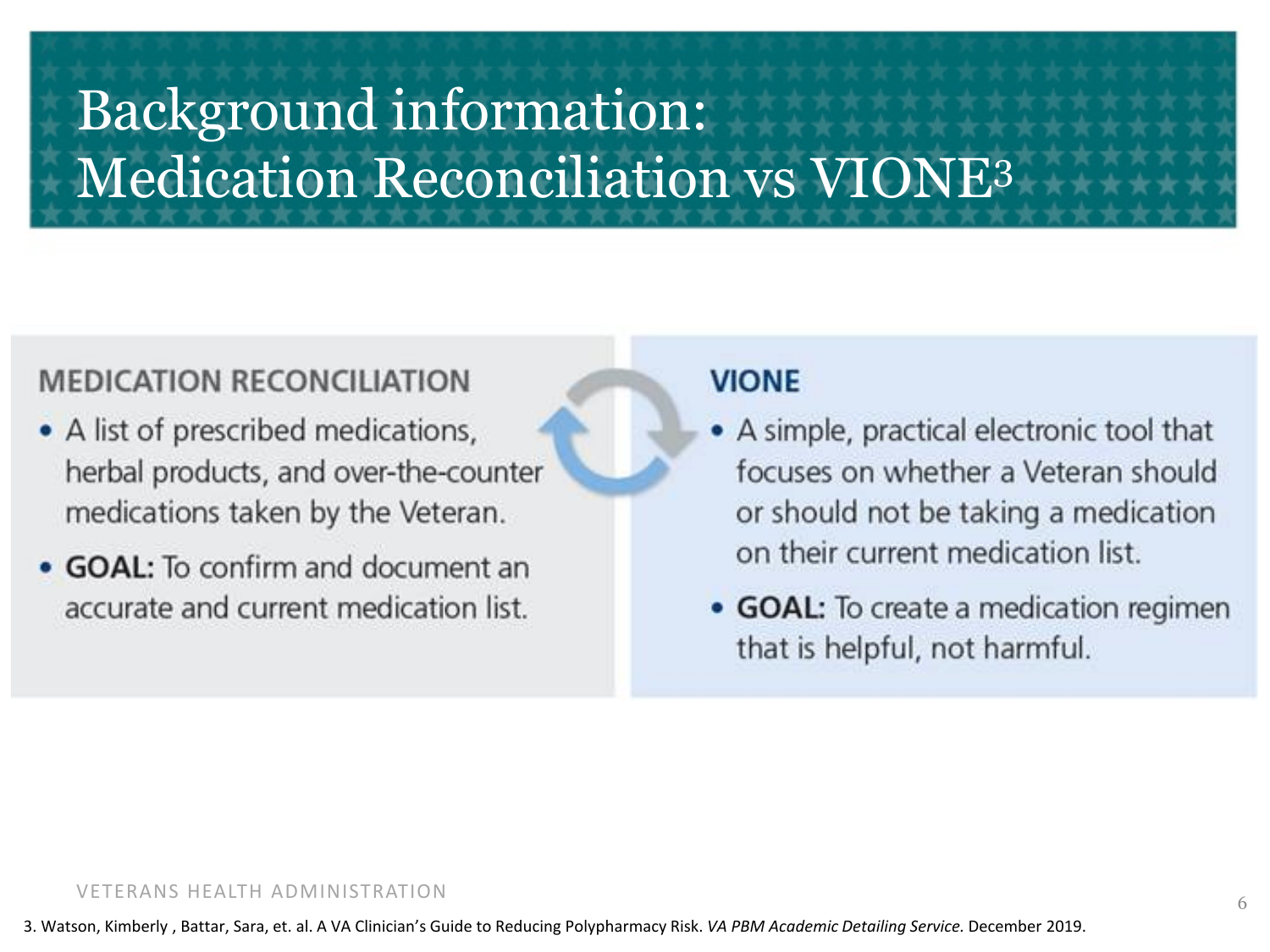### Background: Previous VIONE Success

- **Tool created by geriatricians at CAVHS**1,2
	- Impacted 6,000 veterans
	- –Deprescribed >20,000 prescriptions
	- Annualized cost avoidance \$1,000,000

### • **KCVA implemented in hospice patients**

– 30 patients, 135 prescriptions

– Annualized cost avoidance \$22,466

VETERANS HEALTH ADMINISTRATION

7 1.Thomspon,Cheryl. New medication review method cuts veterans' Rx load, saves millions.*AM J Health-Syst Pharm.* 2018 April 15; 75 (8): 502-503.

2.Battar, Sara, et al. Update- (VIONE): Assessing the Impact of an Innovative Deprescribing Approach to Medication Management at the Central Arkansas Veterans Healthcare System (CAVHS).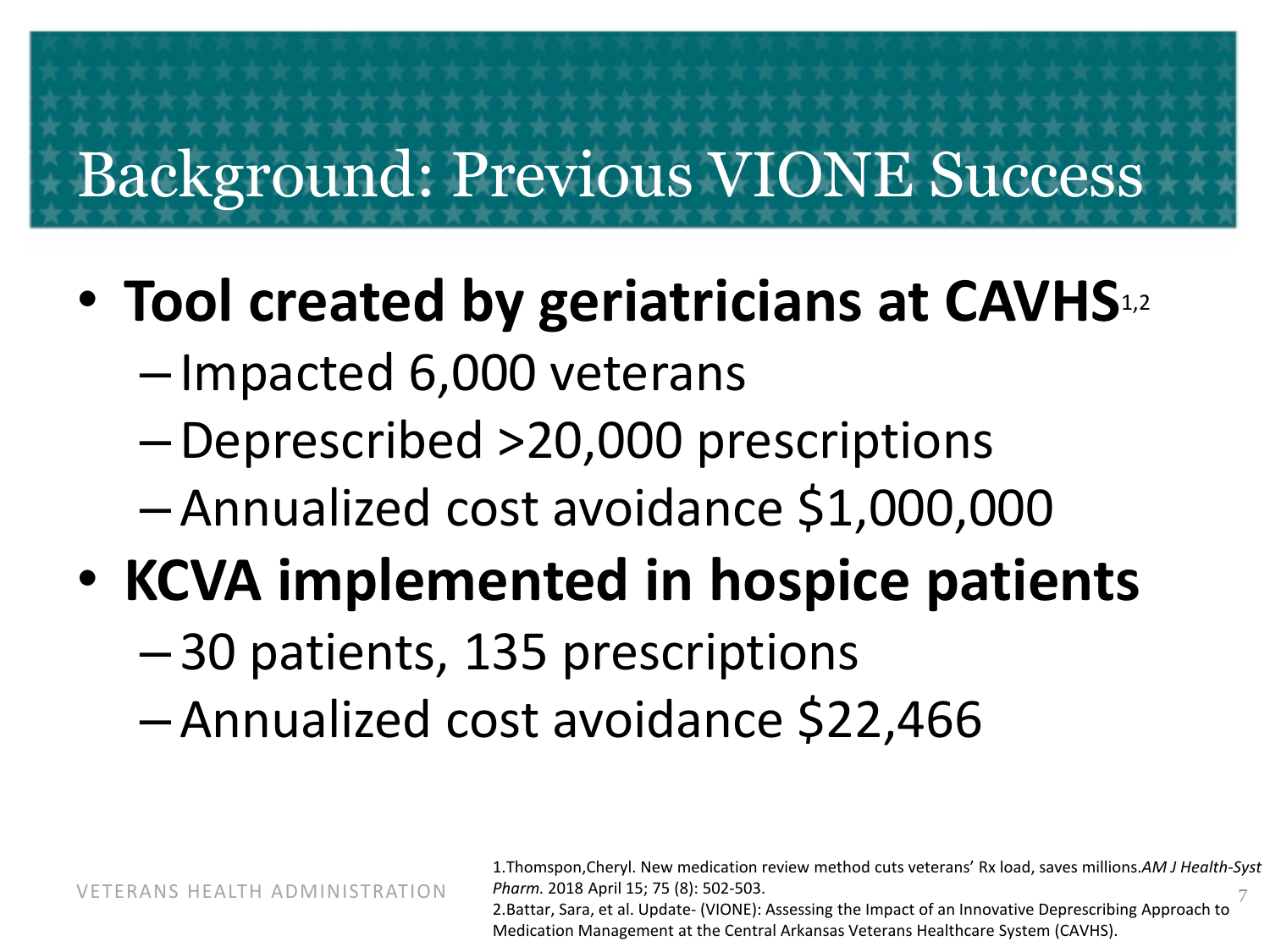### Background: Patients that Benefit from VIONE Review?

- Clinical considerations that may warrant deprescribing:3
	- Falls
	- Delirium
	- Dementia/Cognitive impairment
	- End of life
	- Non-adherence/ lack of support system
	- No longer justified
	- Burden outweighs benefits
- See VIONE Score Card on page 9



#### VETERANS HEALTH ADMINISTRATION

3. Watson, Kimberly , Battar, Sara, et. al. A VA Clinician's Guide to Reducing Polypharmacy Risk. *VA PBM Academic Detailing Service.* December 2019.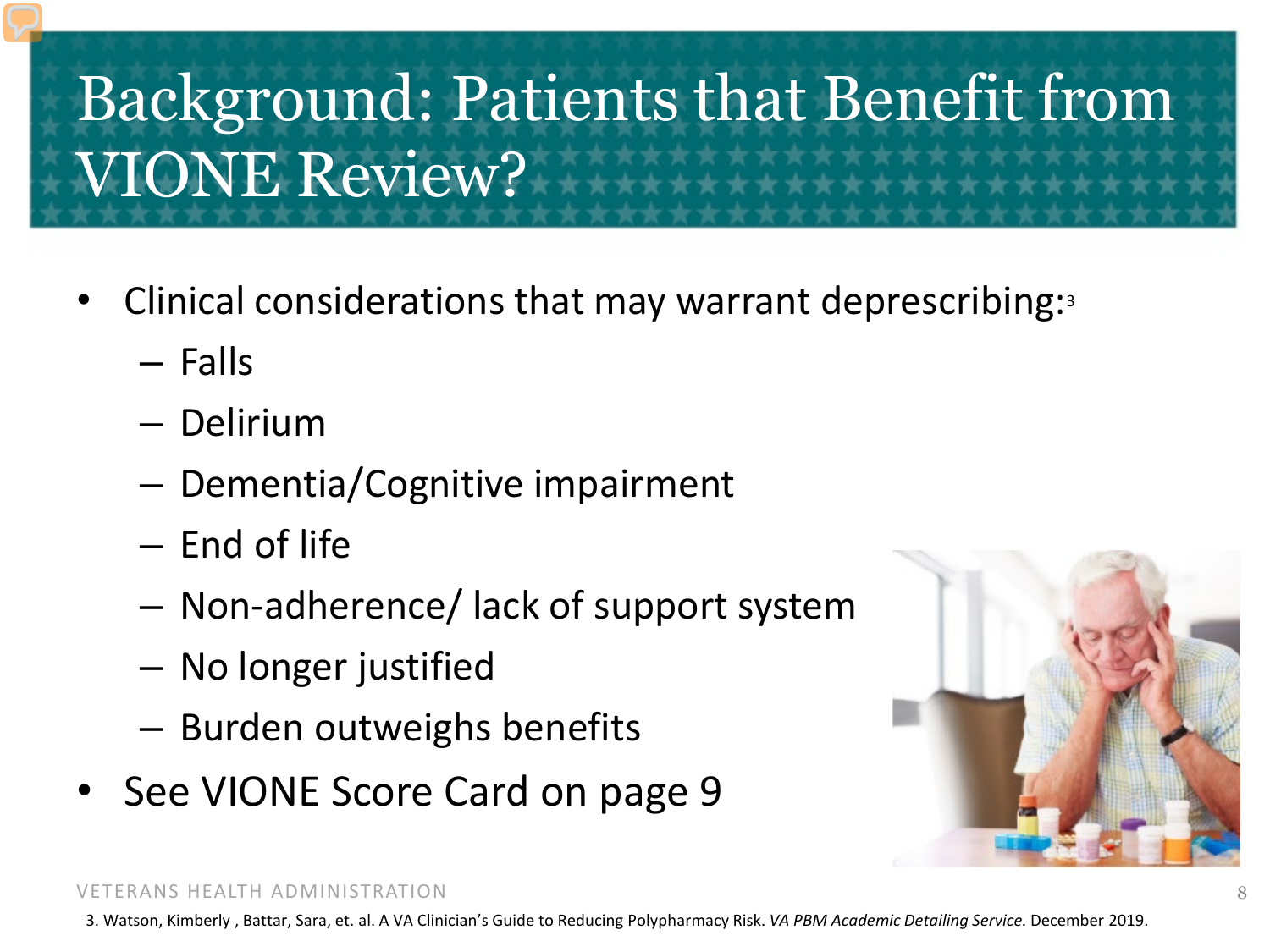# Background: VIONE SCORE CARD3

| <b>SCORE CARD</b>                       | <b>DEFINITION</b>                                                                   | <b>POINTS</b> |
|-----------------------------------------|-------------------------------------------------------------------------------------|---------------|
| >15 active medications                  |                                                                                     |               |
| Age $> 65$ years old                    |                                                                                     |               |
| CAN Score > 90 percentile               | Likelihood of death or admission in the next<br>year                                | $\mathbf 1$   |
| > 2 ED visits in the last year          | Primary or secondary stop code of 130 or 131                                        | $\mathbf 1$   |
| Fall documented within the<br>last year | On problem list, outpatient visit, or inpatient<br>discharges. ICD codes WOO to W19 | $\mathbf{1}$  |

#### VETERANS HEALTH ADMINISTRATION

3. Watson, Kimberly , Battar, Sara, et. al. A VA Clinician's Guide to Reducing Polypharmacy Risk. *VA PBM Academic Detailing Service.* December 2019.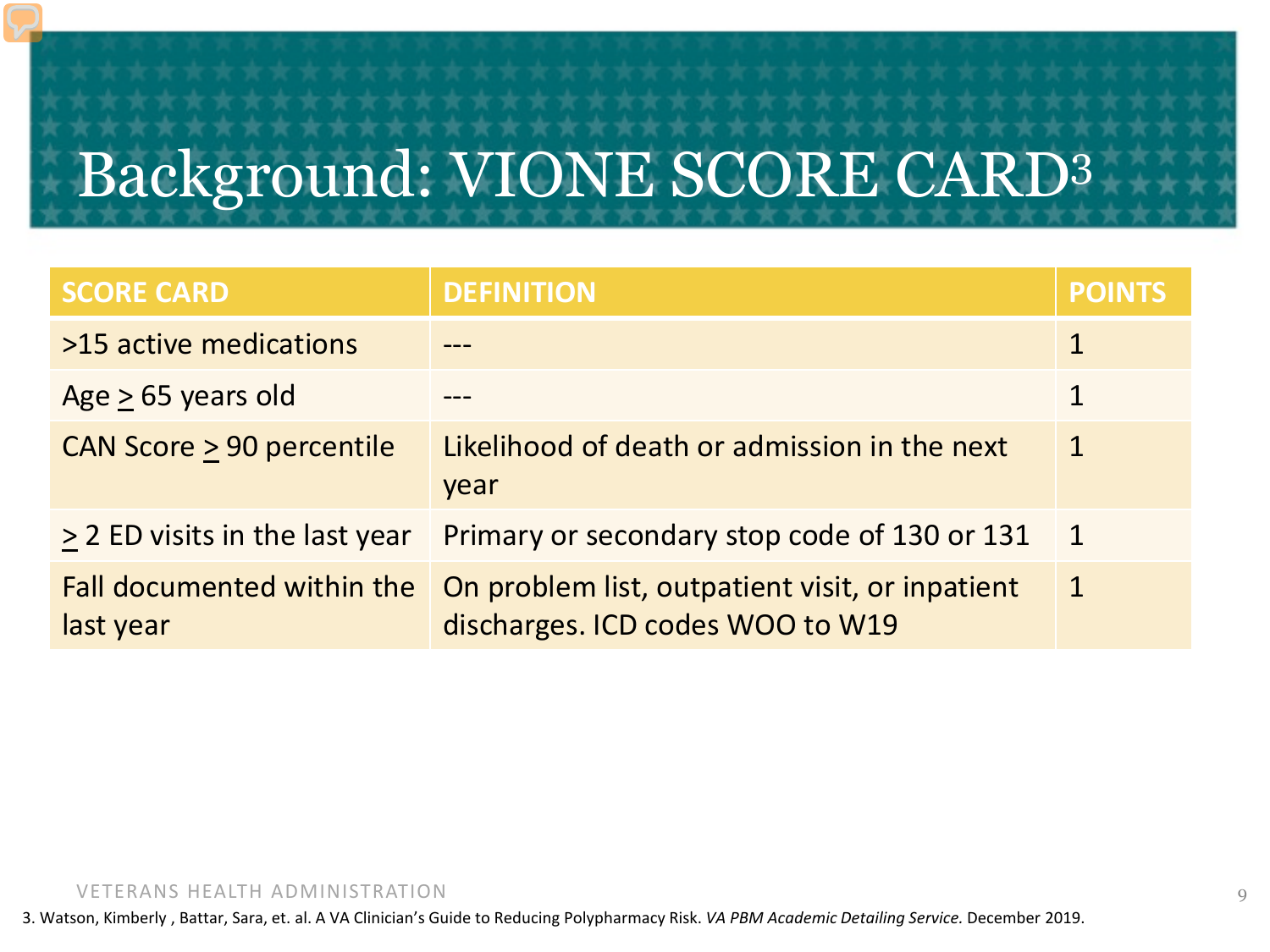# Background: Objective

• Implement the VIONE deprescribing tool within the GeriPACT clinic at KCVA to reduce the number of unnecessary prescriptions and reduce VA healthcare costs.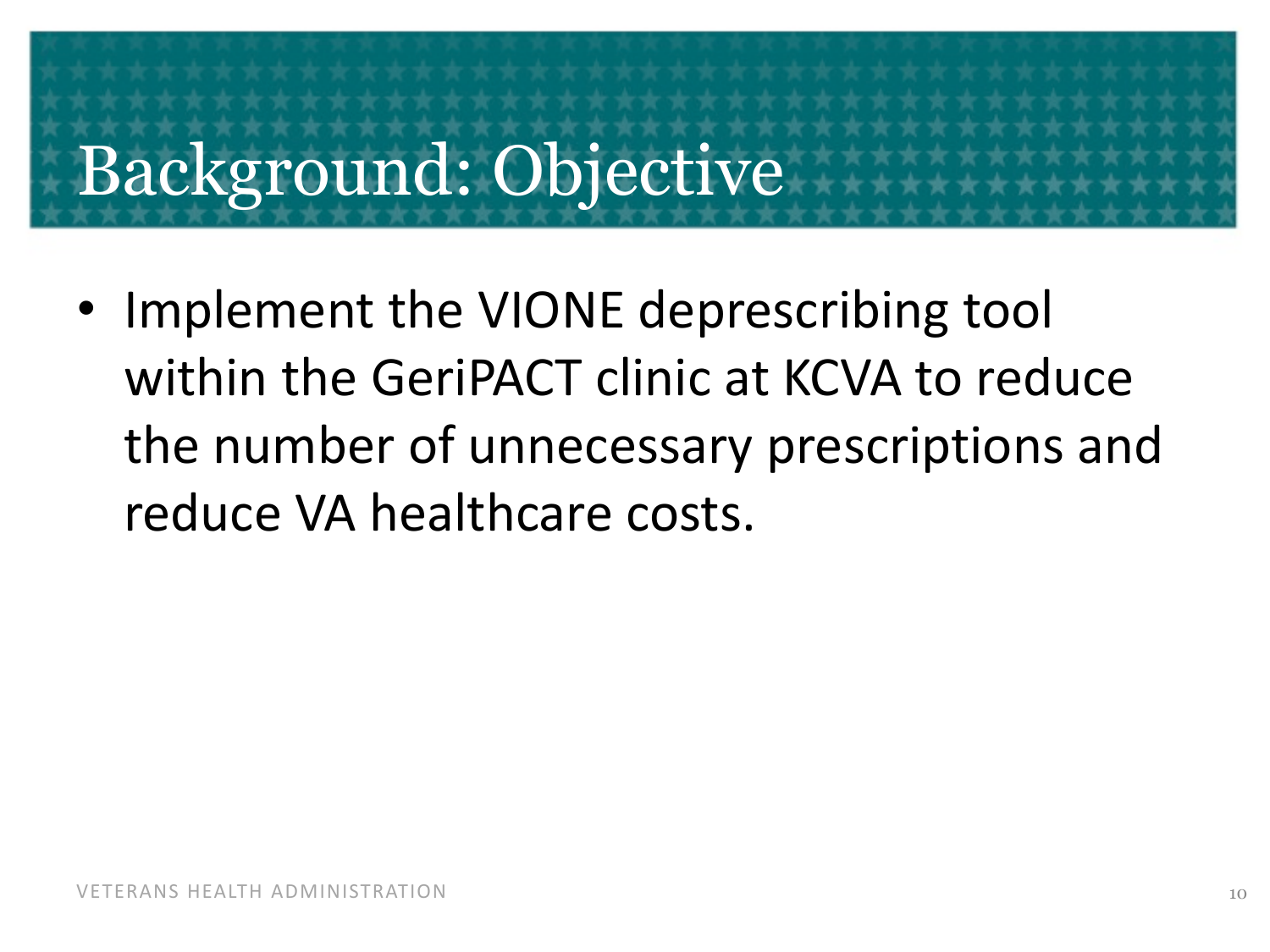### Research Outcomes

### • **Primary Outcome:**

– Average number of medications discontinued per patient by clinical pharmacists utilizing VIONE methodology

### • **Secondary Outcome:**

- KCVA total cost avoidance within 1 year
- Frequent medication classes discontinued
- Patient/caregiver satisfaction
- **Subgroup analysis:**
- VIONE reason for discontinuation
- Medications restarted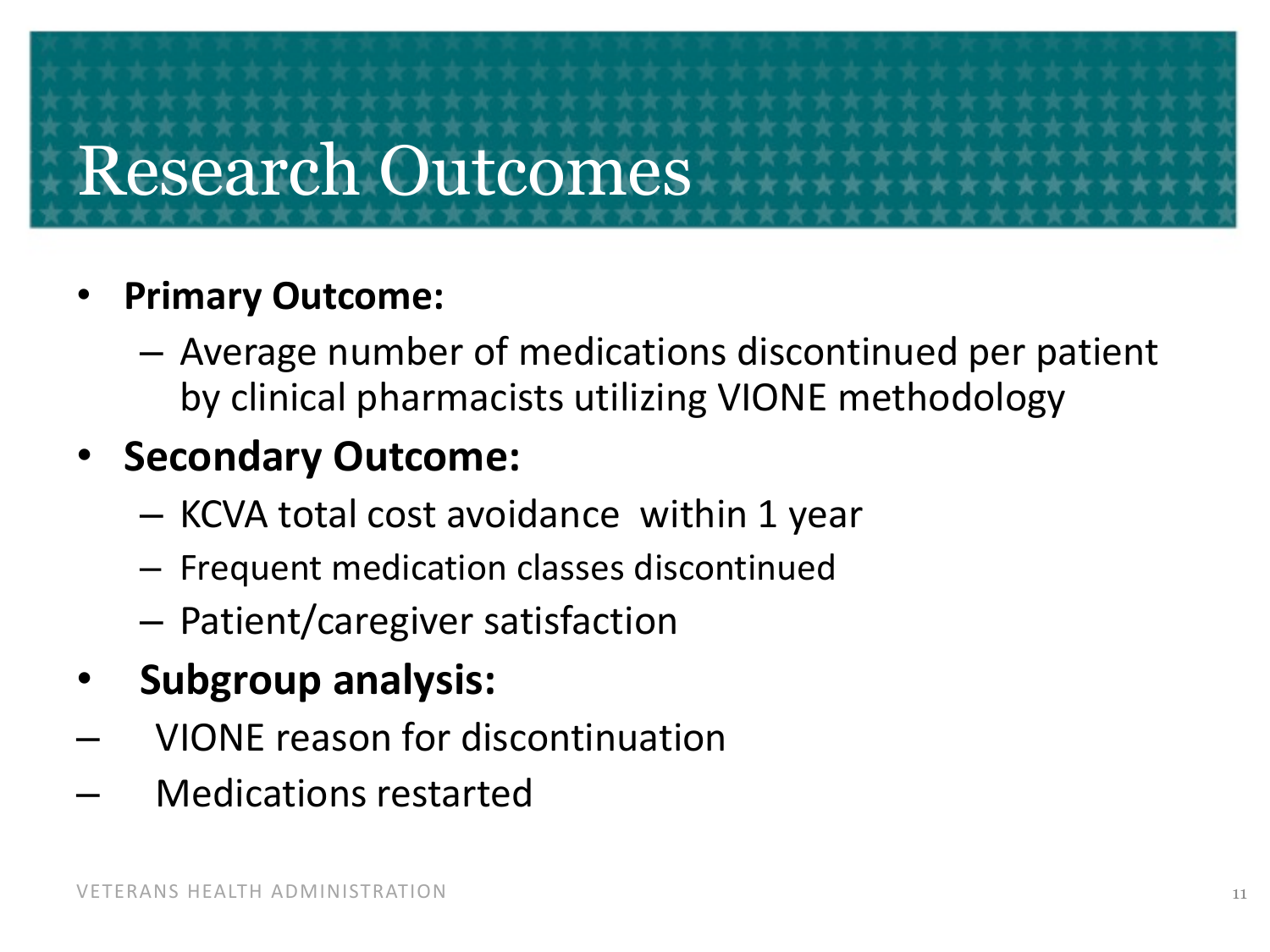## Methods: Inclusion Criteria

### **Inclusion Criteria:**

- Assigned to GeriPACT clinic
- VIONE Score of 4 or 5
- >15 active medications
- 65+ years old

### **+ 1 OF THE FOLLOWING:**

- CAN Score 90+
- 2+ emergency department visits in the last year
- Fall documentation within the last year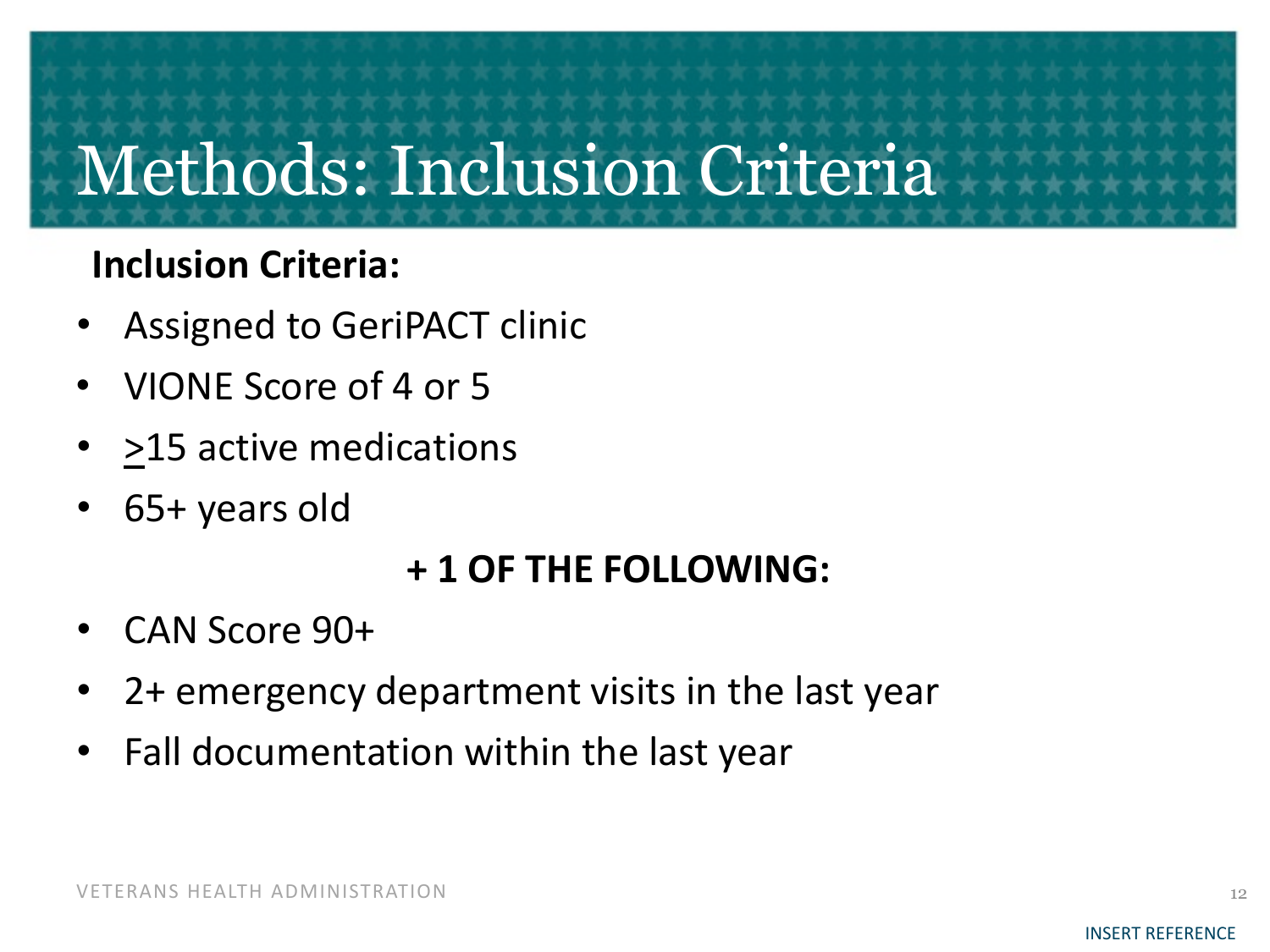### Methods: Exclusion Criteria

**Included: 25 patients**

**Exclusion Criteria: 125 GeriPACT Patients** 

**Assessed for Eligibility via Dashboard**

**29 Patients called for VIONE appointment Scheduling**



**Unable to contact (n=4) Deceased prior to review (n=0) Refusal (n=0)**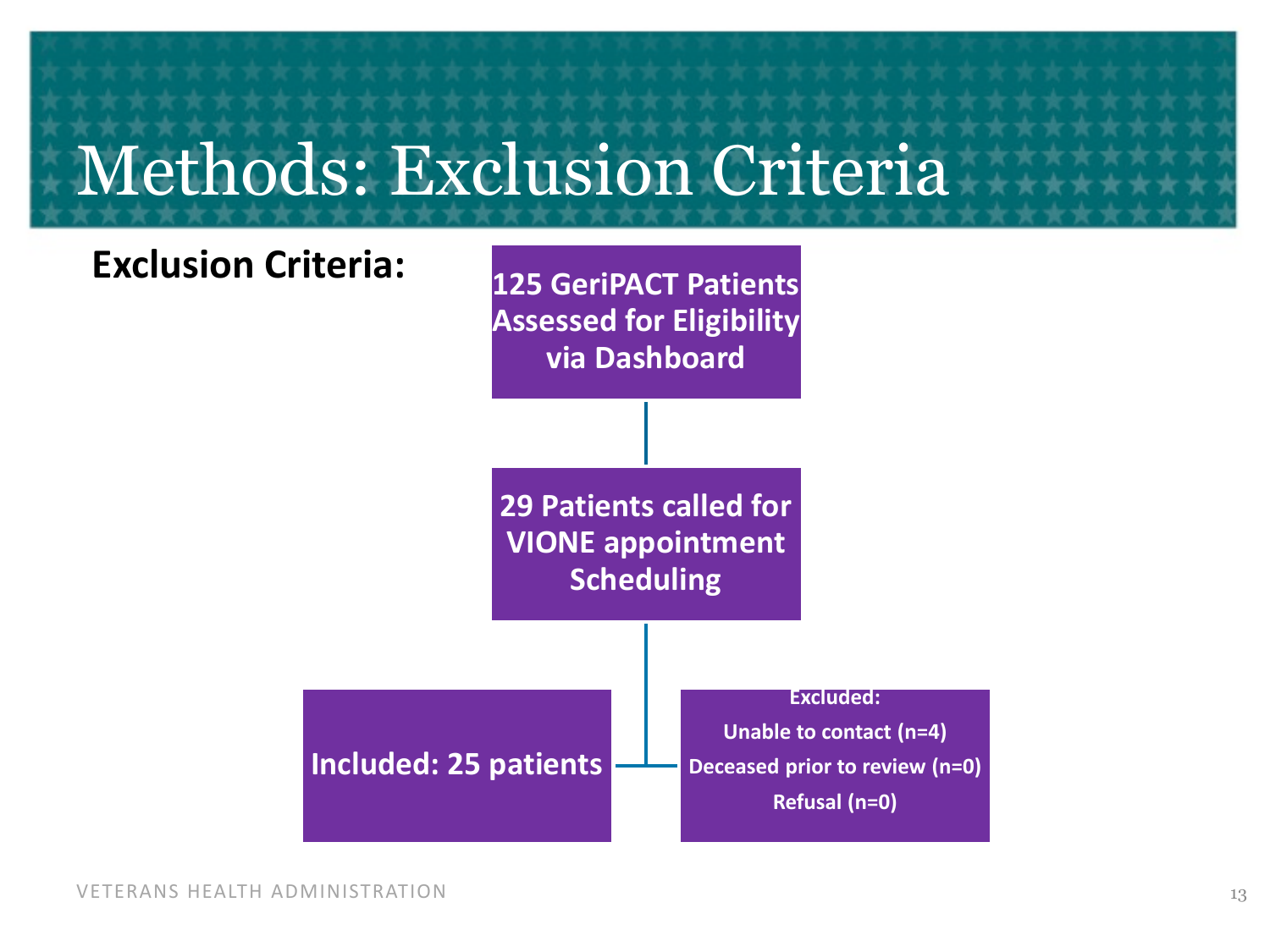# Methods: Study Design

- Single centered, nonrandomized quality improvement project
- IRB exempt
- Dates analyzed between August 2019 and March 2020.

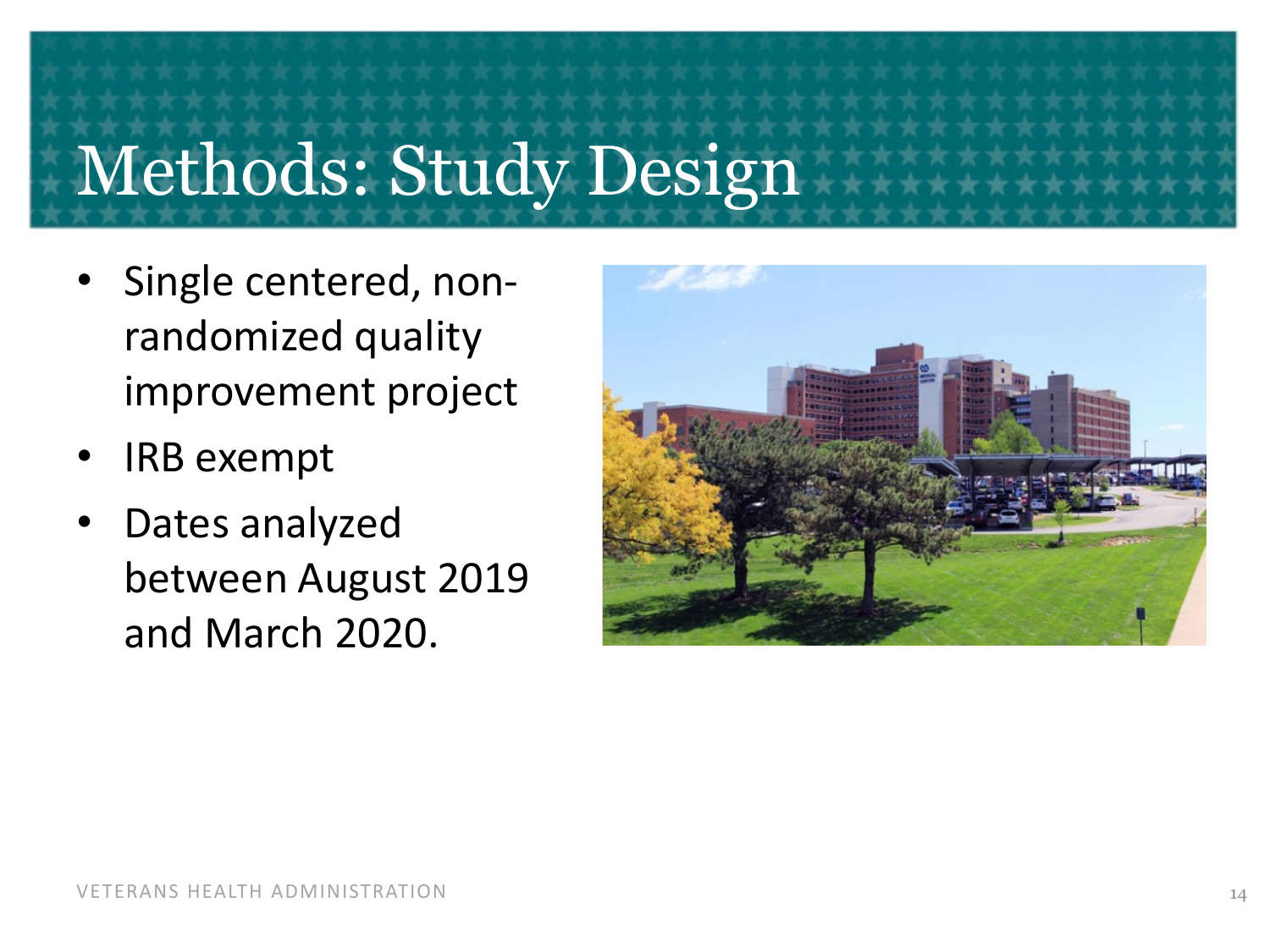### Methods: Study Design

**VIONE Dashboard analysis for patient enrollment into PharmD Clinic**

**Call patient for scheduling and administer baseline survey and/or frail scale**

**PharmD appointment +/- follow up appointments**  **Call patient at least 1 month after exit PharmD appointment for exit survey**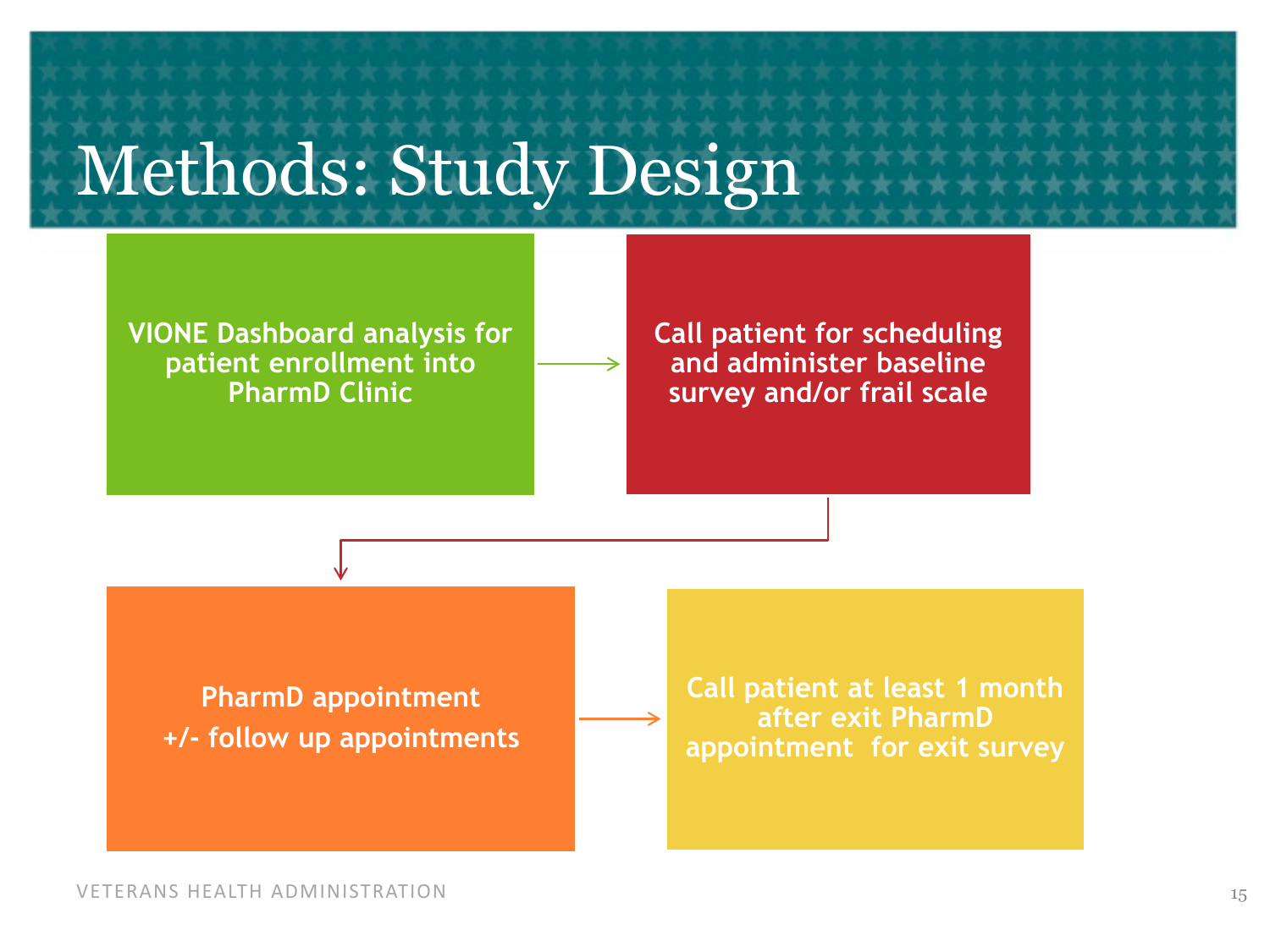### Pharmacist Interventions: Surveys Administered

- Author created satisfaction survey modeling after the "Likert Scale" to be administered pre and post review. 4
- The validated "FRAIL Scale" is a simple 5 question survey assessing: Fatigue, Resistance, Ambulation, Illness, and Loss of weight.<sup>5</sup>
- The "FRAIL Scale" was administered one time to determine if "frailty" should be added to patient problem list.

Geriatric Medication Satisfaction Survey On a scale from 0-5 0 indicating strongly disagree and 5 indicating strongly agree. Score out of 30

- I feel my medications benefit my health
- I remember to take my medications
- I understand why I am taking each of my medications
- I do not think I have side effects from mv current medications
- I am happy with the number of medications I take
- I am overall satisfied with my medications

#### FRAIL SCALE:

- Fatioue

("Have you felt fatiqued? Most or all of the time over the past month?")  $Yes = 1. No = 0$ 

#### - Resistance ("Do you have difficulty climbing a flight of stairs?")

 $Yes = 1$ . No = 0

- Ambulation ("Do you have difficulty walking one block?")  $Yes = 1$ . No = 0

#### - Illnesses

("Do you have any of these illnesses: hypertension, diabetes, cancer (other than a minor skin cancer), chronic lung disease, heart attack, congestive heart failure, angina, asthma, arthritis, stroke, and kidney disease?") Five or greater = 1, fewer than  $5 = 0$ 

- Loss of weight ("Have you lost more than 5 percent of your weight in the past year?") Yes= 1,  $No = 0$ 

- Frail scale scores range from 0 to 5 (0 = best, 5 = worst) and represent frail (3 to 5), pre-frail (1 to 2), and robust (0) health status.

Based on the above Fraility Scale patient meets the "Frail" definition. Please consider addition of Fraility on the patients problem list. Thank you.

VETERANS HEALTH ADMINISTRATION

 $\sim$ 4. Joshi et al.; *BJAST*, 7(4): 396-403.2015. doi: 10.9734/BJAST/2015/14975 5. Abellan van Kan G, Rolland YM, Morley JE, Vellas BJ Am Med Dir Assoc. 2008 Feb; 9(2):71-2.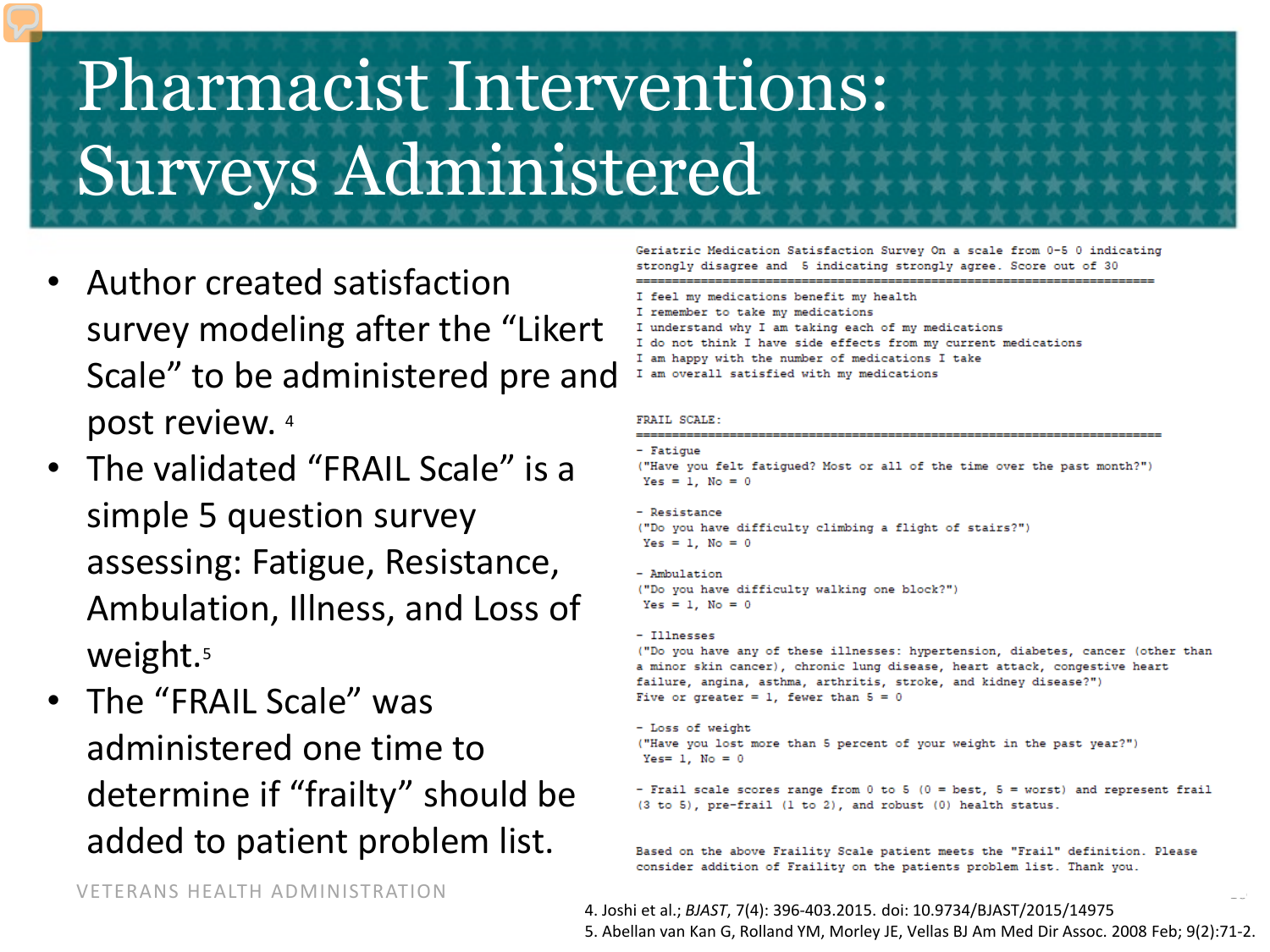### Methods: VIONE Discontinuation Reasons

| Discontinue / Cancel Orders                                                                                                                                                                   |    |        |  |  |  |
|-----------------------------------------------------------------------------------------------------------------------------------------------------------------------------------------------|----|--------|--|--|--|
| The following orders will be discontinued -                                                                                                                                                   |    |        |  |  |  |
| ASPIRIN TAB CHEWABLE 81MG<br>CHEW ONE TABLET BY MOUTH ONCE A DAY FOR HEART OR CIRCULATION.TAKE WITH FOOD<br>Quantity: 30 Refills: 0                                                           |    |        |  |  |  |
|                                                                                                                                                                                               |    |        |  |  |  |
|                                                                                                                                                                                               |    |        |  |  |  |
|                                                                                                                                                                                               |    |        |  |  |  |
|                                                                                                                                                                                               |    |        |  |  |  |
| Reason for Discontinue (select one)                                                                                                                                                           |    |        |  |  |  |
| <b>DADALA</b>                                                                                                                                                                                 |    |        |  |  |  |
| VIONE-D/C Alternate Med Prescribed<br>VIONE-Dose Decrease<br>VIONE-Duplicate<br>VIONE-No diagnosis<br>VIONE-Not indicated/Tx complete<br>VIONE-Optional<br>VIONE-Pt reported no longer taking | OΚ | Cancel |  |  |  |

Pharmacist utilized VIONE Discontinuation reasons in CPRS medical record for purposes of VIONE Dashboard tracking.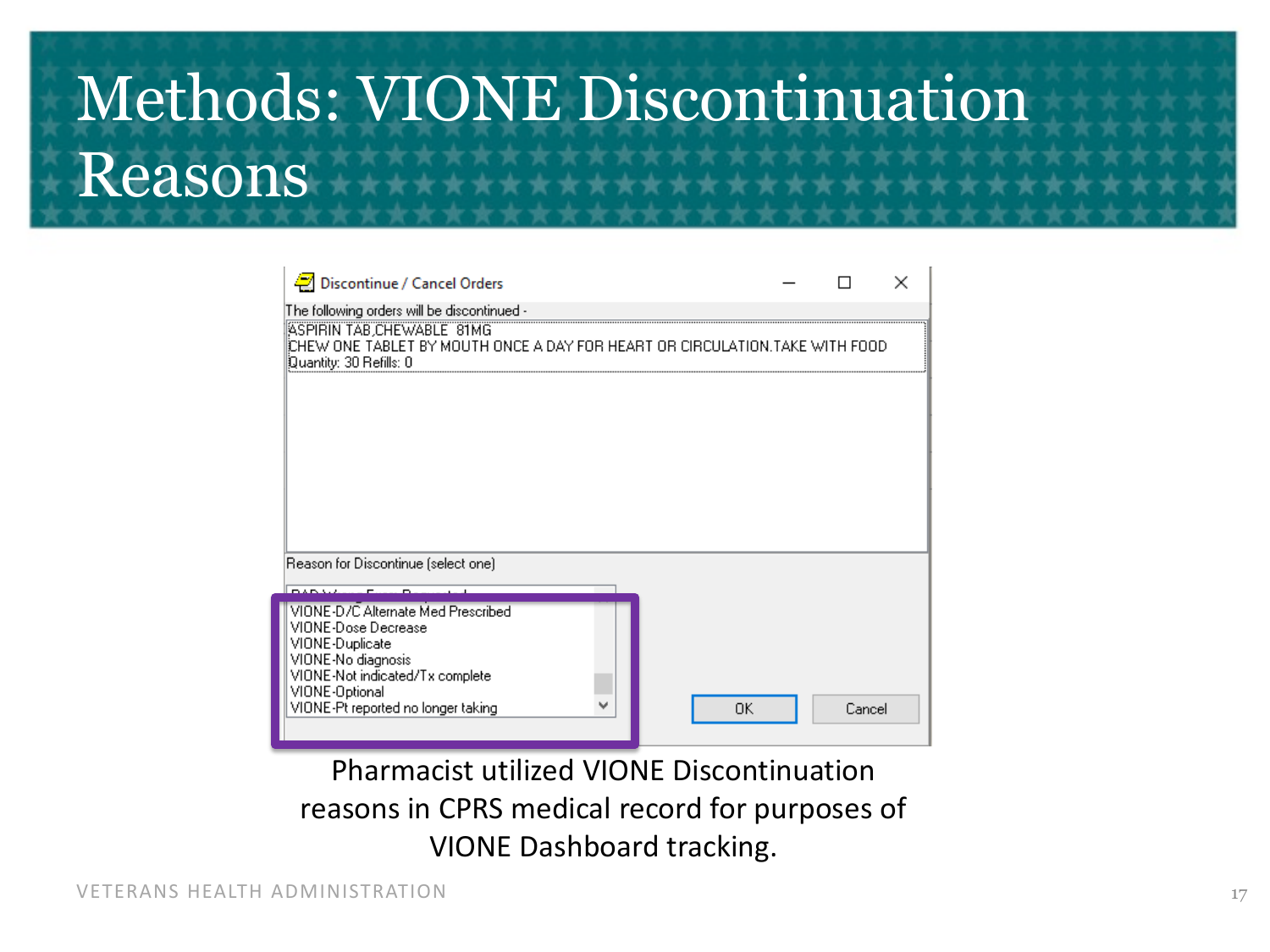Methods: Statistical Analysis

- Outcomes analyzed and recorded using VIONE dashboard and descriptive statistics.
- Secondary outcome "annualized cost avoidance" was automatically calculated using below formula on dashboard.

**Price Per Dispense Unit XQuantity Dispensed**  $\times$  Days of Cost Avoidance Achieved\* Annualized Cost Avoidance = Days Supply

\* - max of 365 days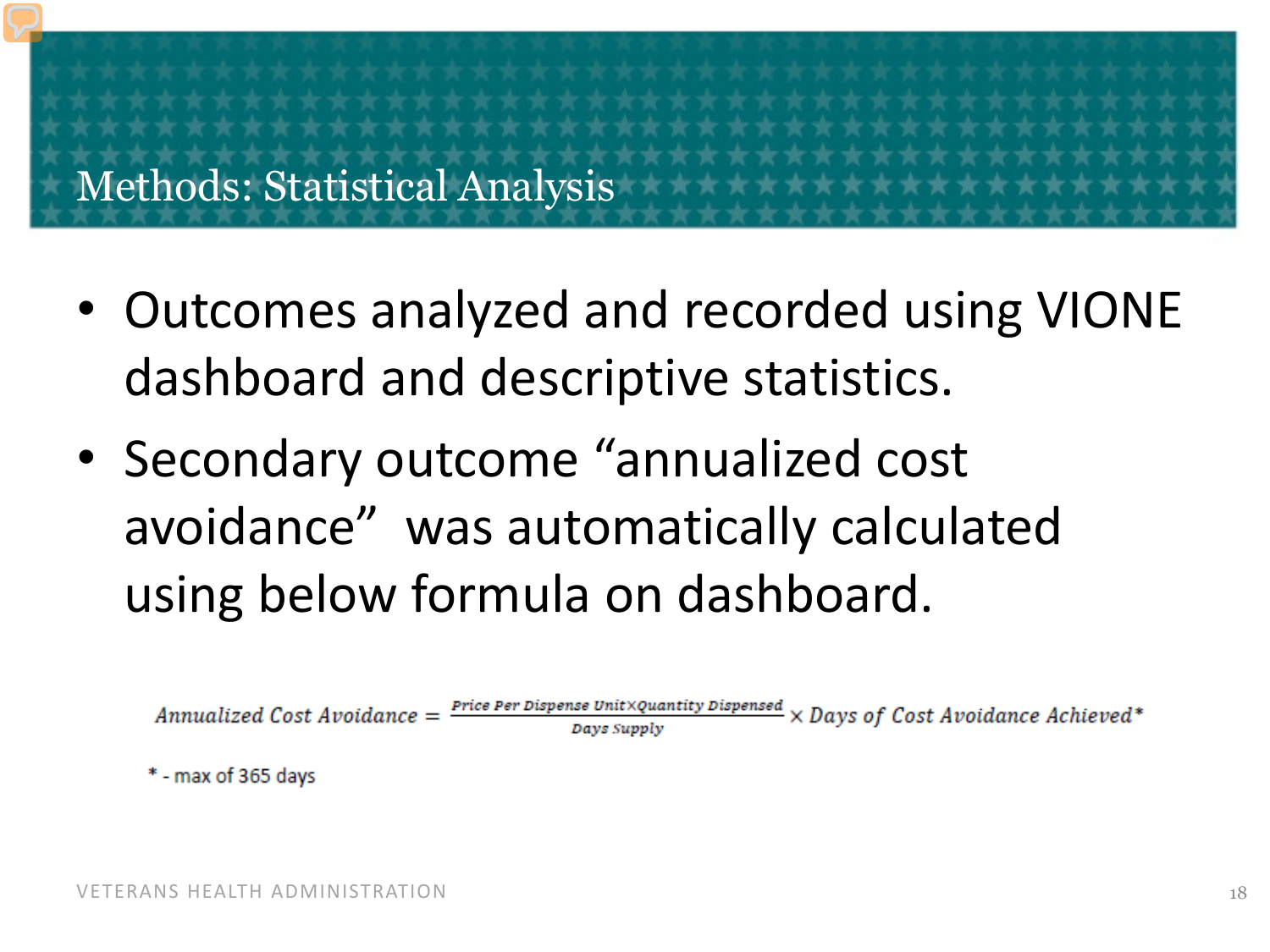## Results: Baseline Characteristics

| <b>Baseline Characteristics</b>                                                                                                               | Cohort (N=25)                                        |
|-----------------------------------------------------------------------------------------------------------------------------------------------|------------------------------------------------------|
| Male (%)                                                                                                                                      | $96\% (24)$                                          |
| Age (years)                                                                                                                                   | 80.88 (25)                                           |
| <b>Number of Medications</b>                                                                                                                  | 21.8(25)                                             |
| <b>Frail Scale</b><br>Frail (%)<br>$\bullet$<br>Pre Frail (%)<br>$\bullet$<br>Not Frail (%)<br>$\bullet$<br>Unable to assess (%)<br>$\bullet$ | $52\% (13)$<br>$28\%$ (7)<br>$8\%$ (2)<br>$12\%$ (3) |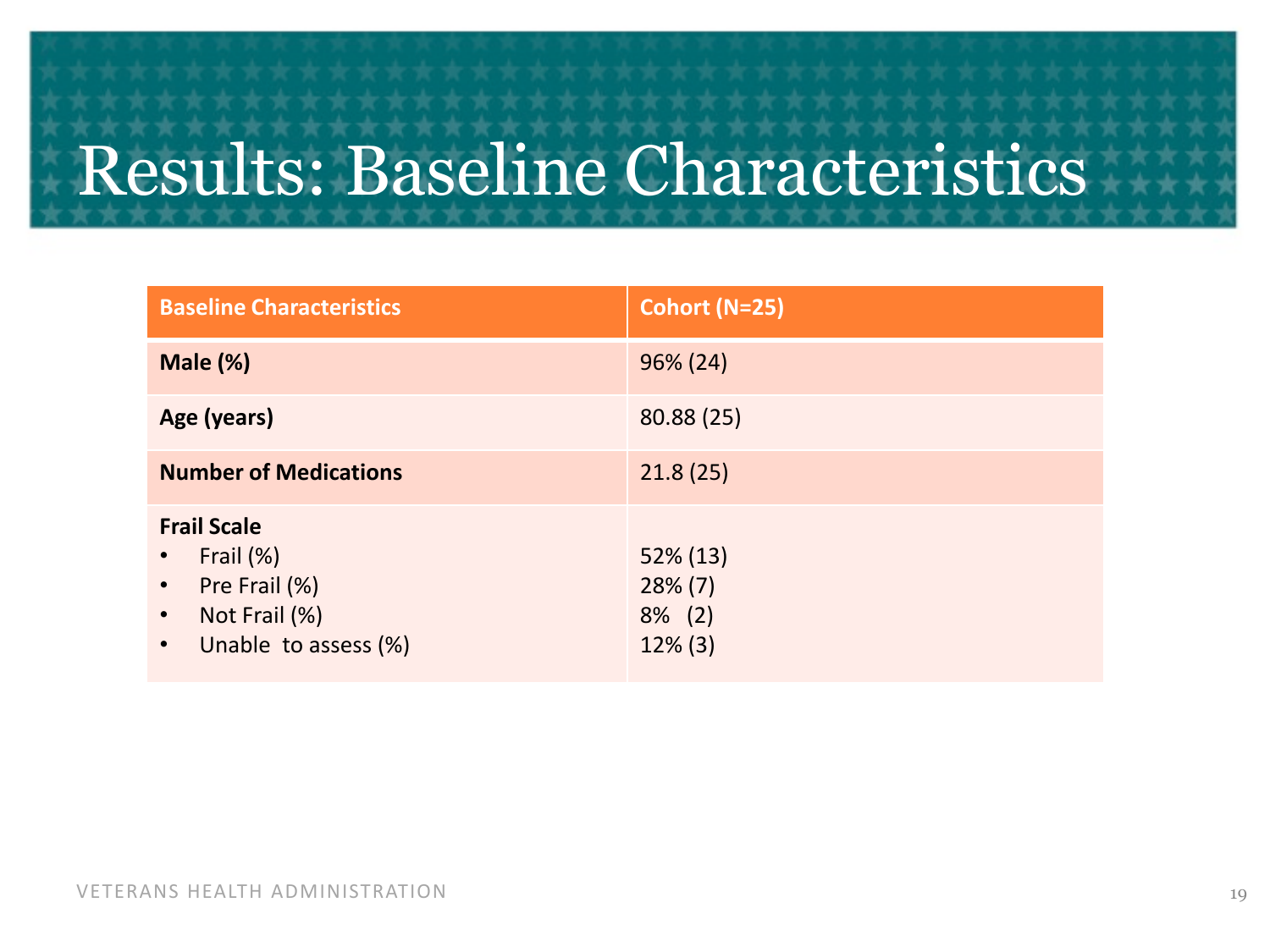Results: Primary Outcome

**2.8** medications discontinued per patient with **71** unique deprescribed medications. Average number appointments conducted were 1.8 visits per patient.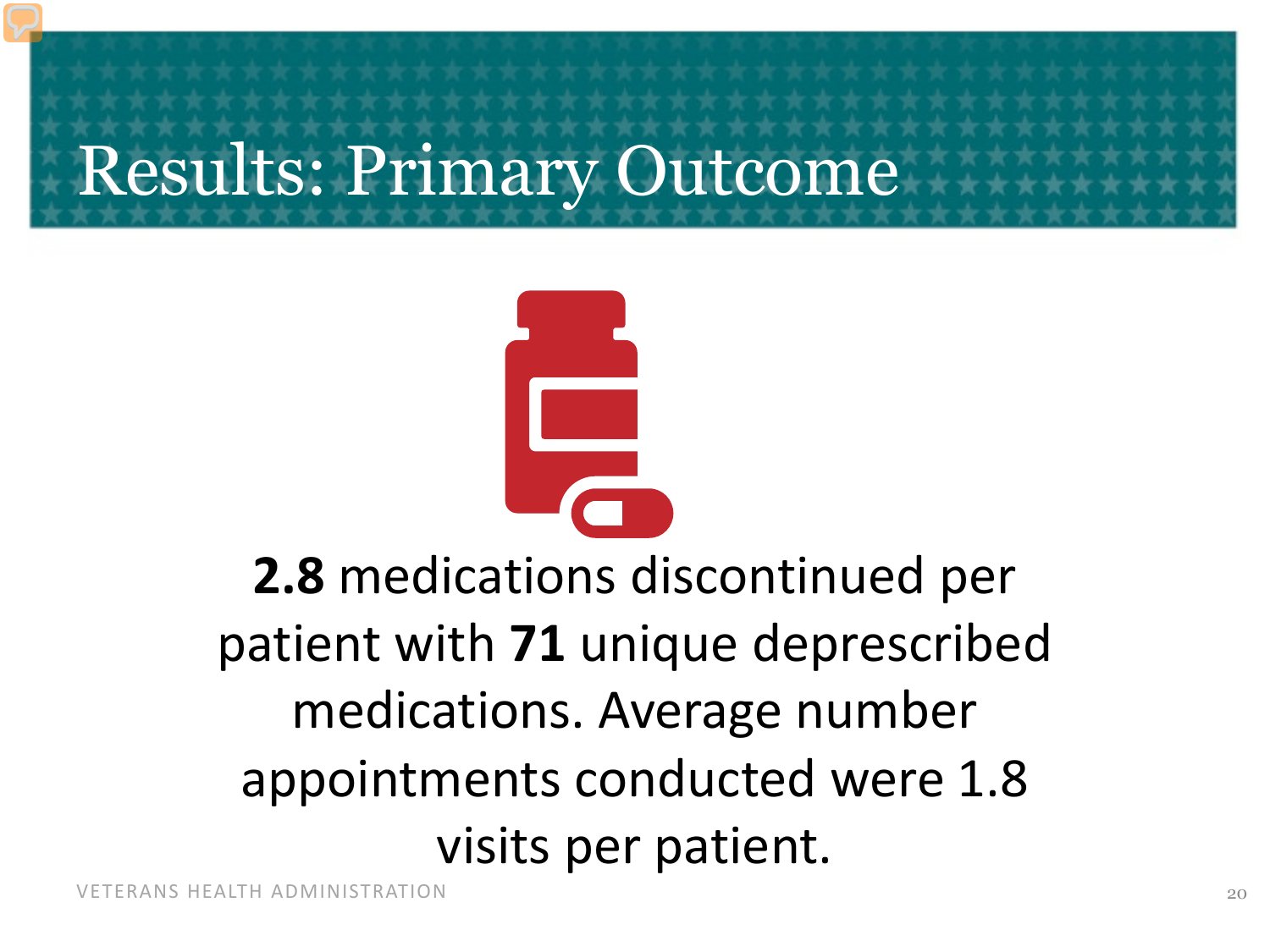Results: Secondary Outcome



### **\$3,599.56**

### Annualized Cost Avoidance

VETERANS HEALTH ADMINISTRATION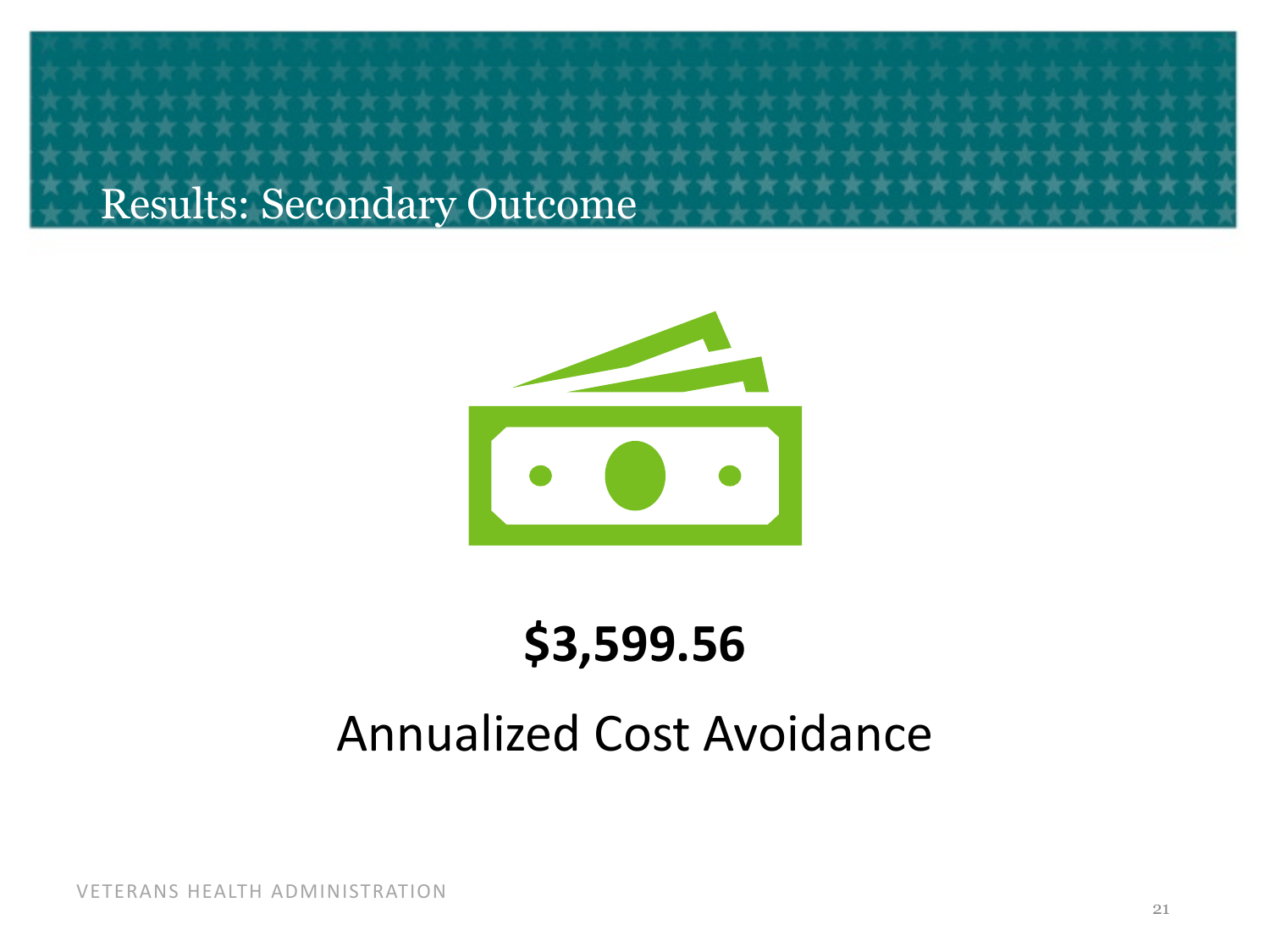## Results: Secondary Outcome

#### Medications Deprescribed

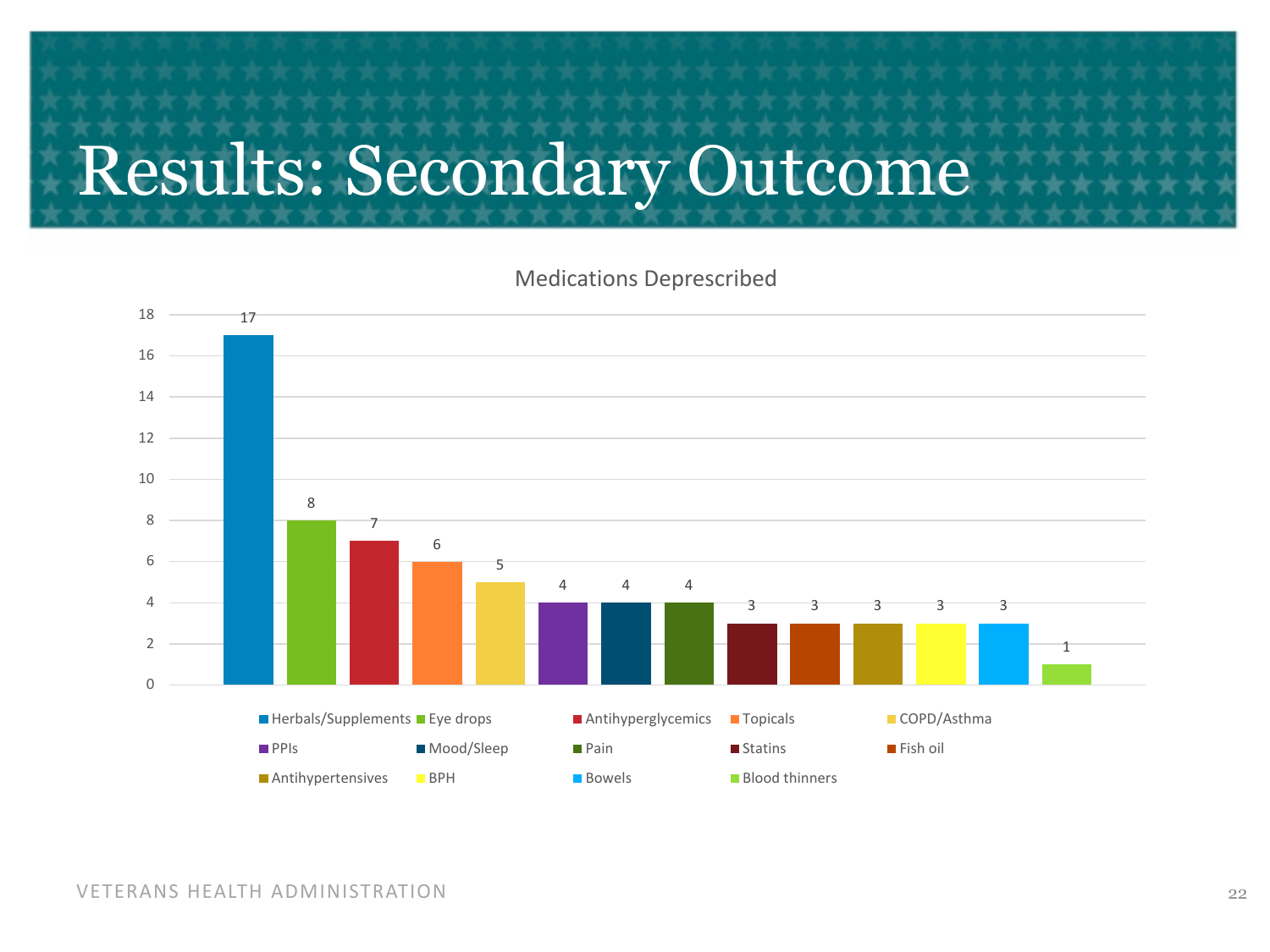### Results: Secondary Outcome

- Patient/Caregiver satisfaction Survey
	- Average exit survey score at least 1 month after pharmacist appointment was 26.7 points out of 30.
	- Satisfaction scores improved by 5.3%
	- 16% of patients were loss to follow up



#### **Incomplete Baseline survey due to:**

Hearing impaired, lack of time to administer in clinic, start date of survey administration different than VIONE start.

**Loss to follow up reasons:**  Deceased, Hospitalized, unable to contact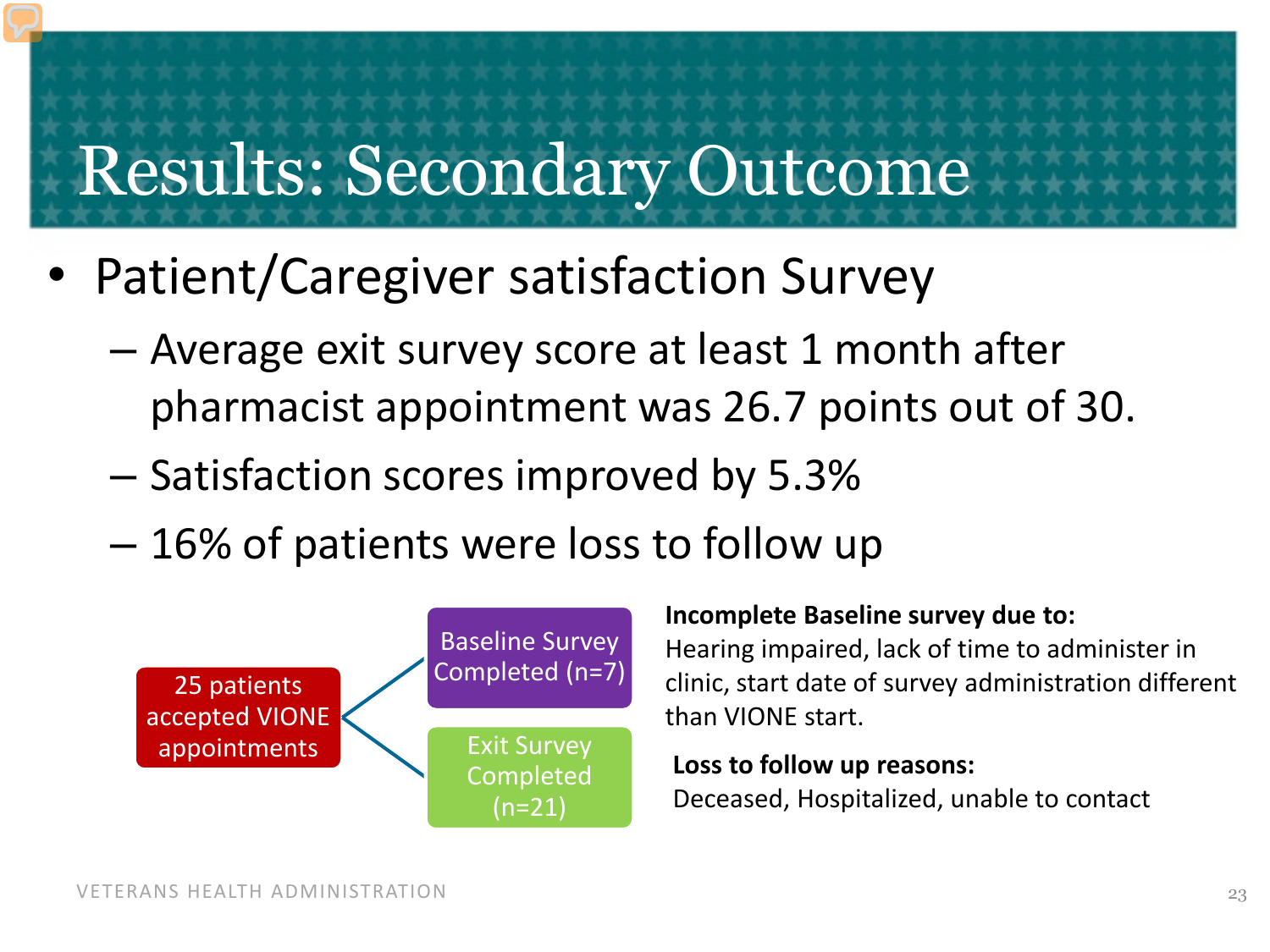# Results: Subgroup Analysis



VIONE Discontinuation Reasons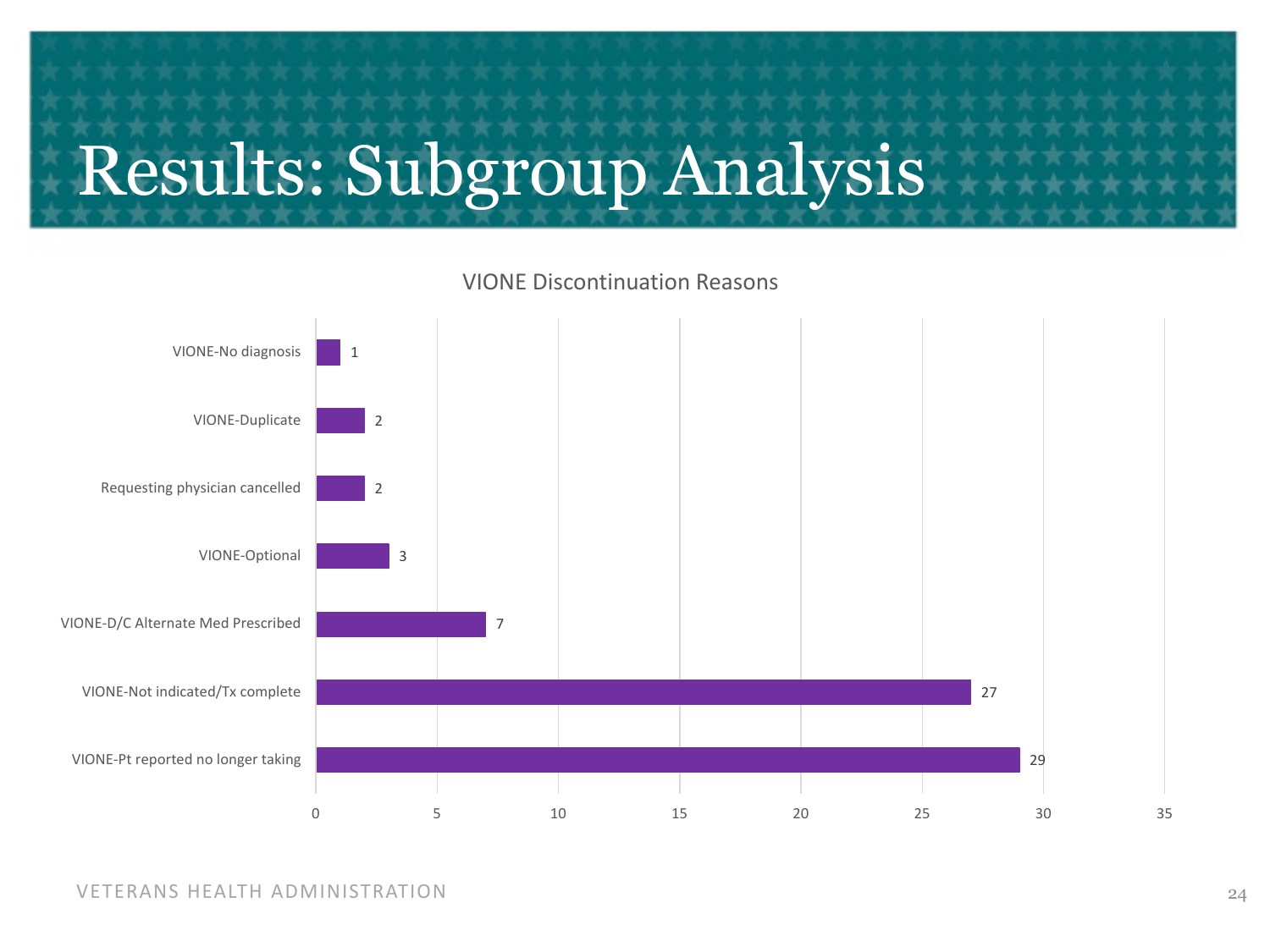# Results: Subgroup Analysis



- 5/25 patients (20%) restarted at least 1 deprescribed medication
- 6/71 medications (8.5%) were restarted by the patient that were initially deprescribed by pharmacist
- No medications deprescribed were re-prescribed by another provider
- Diabetes medication included: insulins and metformin
- Herbals include: garlic, COQ10, and fish oil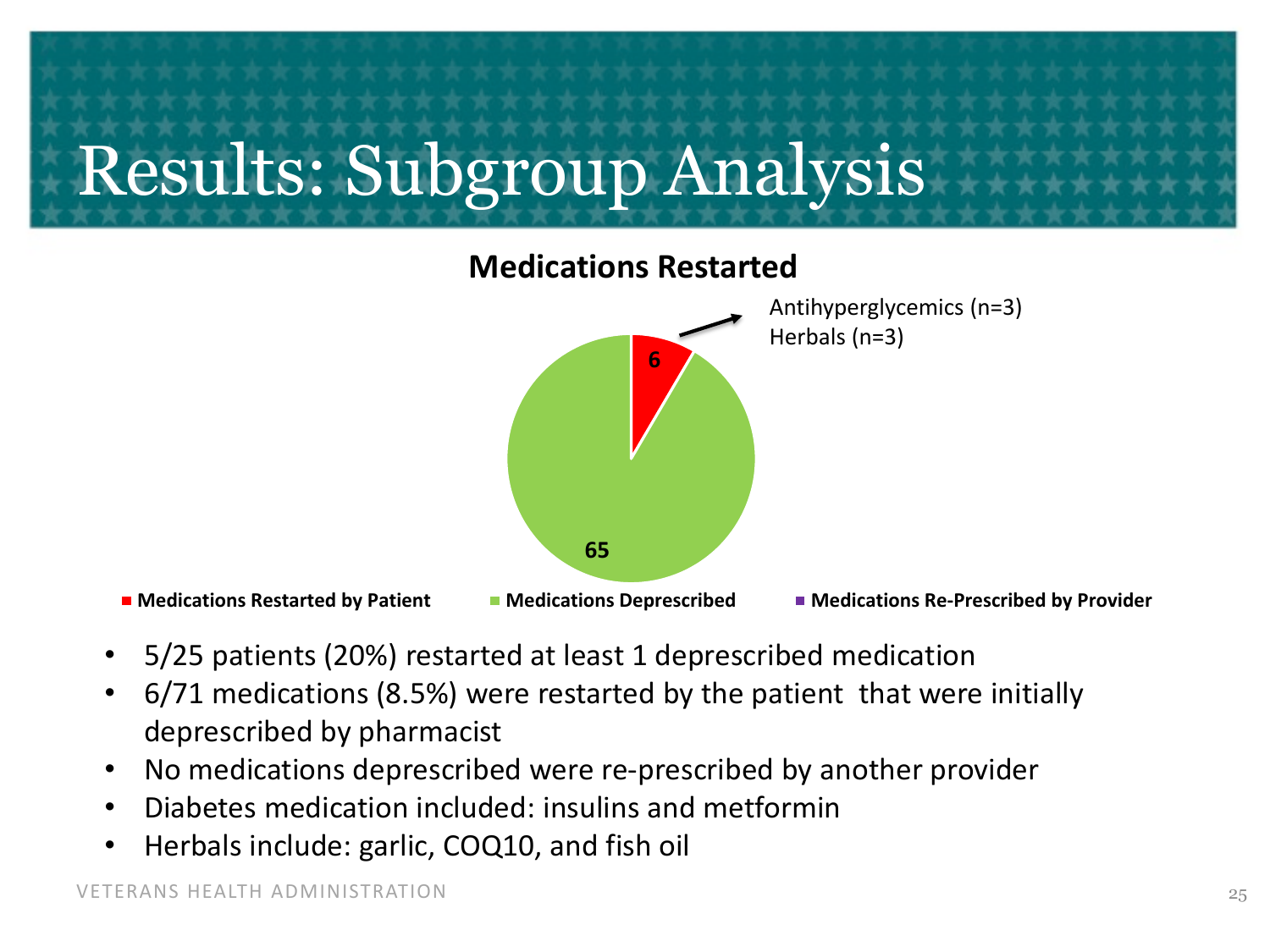# Conclusion

### Implementation of the VIONE tool in the GeriPACT setting resulted in reduced number of unnecessary prescriptions and reduced healthcare costs.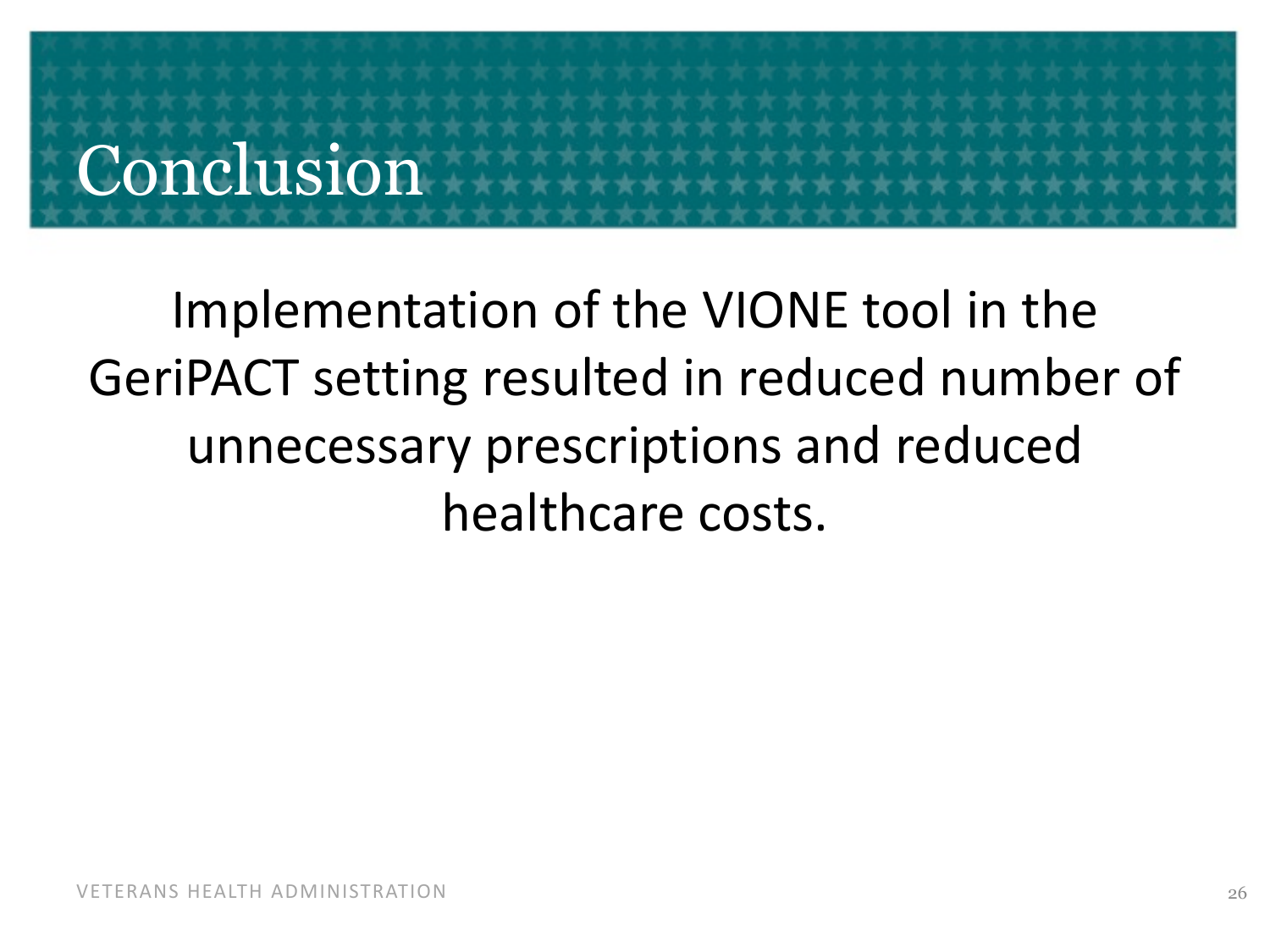# Future Impact

- Based on the successful implementation of the VIONE deprescribing tool within the KCVA Hospice and GeriPACT setting, the team plans to diffuse the best practice to all primary care clinics within the KCVA health system
- Due to low completion rates of baseline survey and survey design, only a small improvement in patient satisfaction was captured. The team would consider an alternative process to capture patient satisfaction in the future.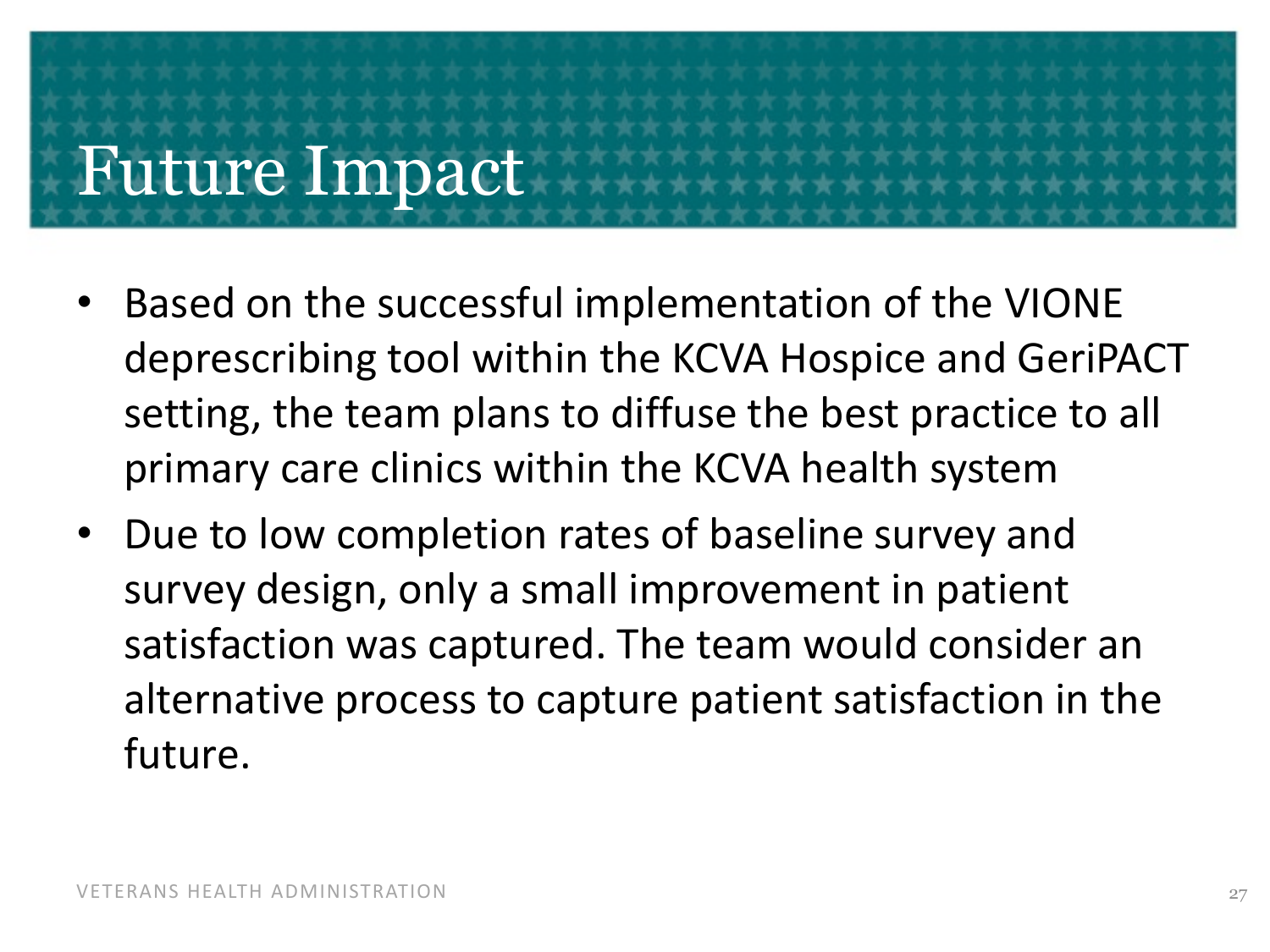# Until then…

### It's YOUR turn to document deprescribing using VIONE!

#### **VIONE DASHBOARD**

[https://vaww.fre.cdw.va.gov/sites/D03\\_VISN15/\\_layouts/15/ReportServer/RSViewerPage.](https://vaww.fre.cdw.va.gov/sites/D03_VISN15/_layouts/15/ReportServer/RSViewerPage.aspx?rv:RelativeReportUrl=/sites/D03_VISN15/Reports/VIONE%20Progress%20Report.rdl) aspx?rv:RelativeReportUrl=/sites/D03\_VISN15/Reports/VIONE%20Progress%20Report.rdl

#### **ACADEMIC DETAILING-VIONE/POLYPHARMACY**

<https://vaww.portal2.va.gov/sites/ad/SitePages/VIONE.aspx>

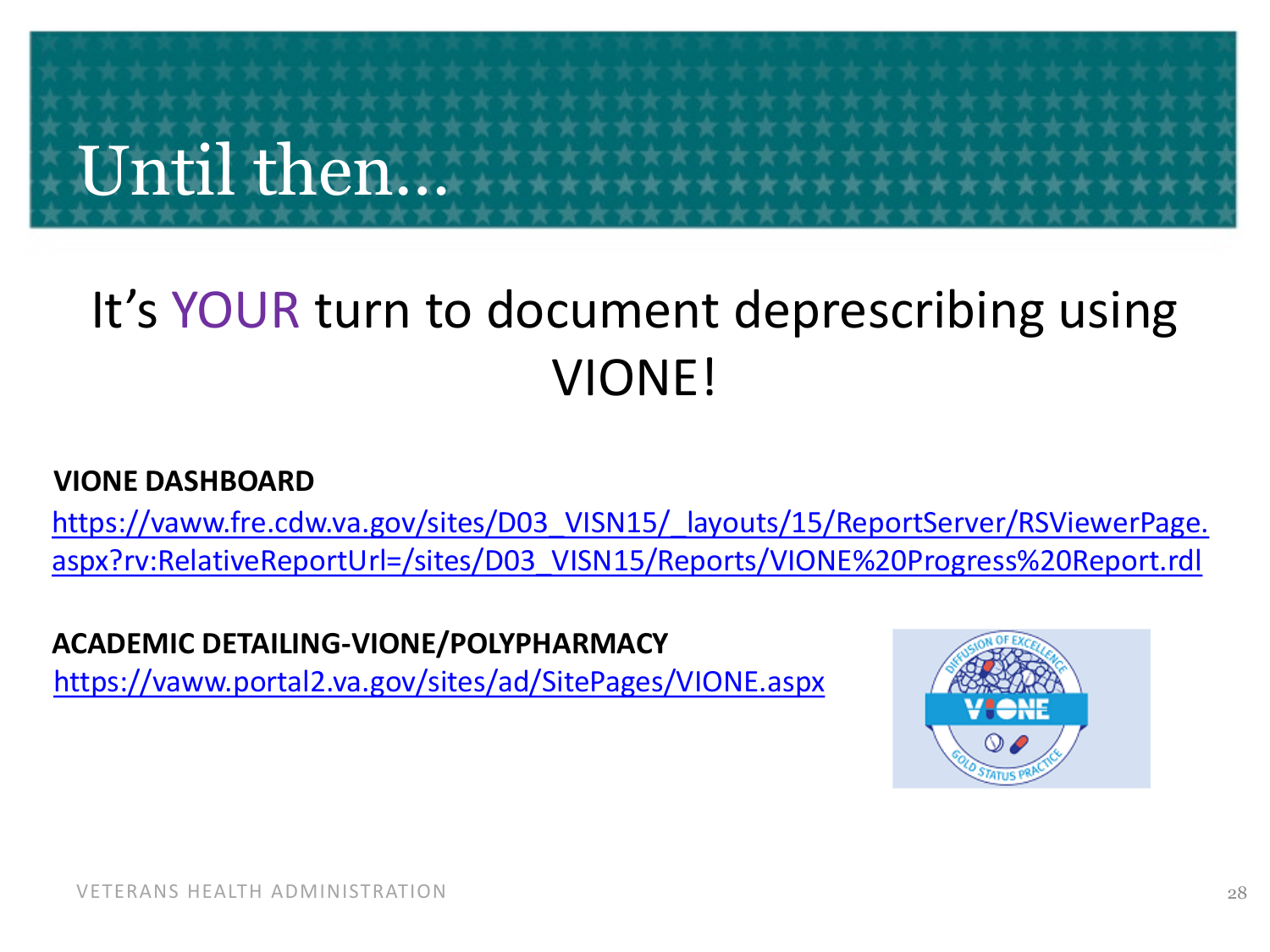### Acknowledgements

### Project Contributors: Beth Eickman, M.S., PharmD, BCACP Sarah E. Will, Pharm.D., BCPS, BC-ADM Amy Cummings, PharmD, BCACP

#### **Authors would also like to thank the creators of the VIONE methodology and VIONE dashboard:**

Sara S. Battar, MD, Associate Chief Of Staff, Geriatrics and Extended Care Service, Tim Cmelik, RPh, MBA, Chief of Pharmacy, Margie Scott, MD , Medical Center Director, Carl Anderson, PharmD, ADPAC, Rhonda Cox-Martinez, RN, CAC, Kimberly Dickerson, Pharm D, Academic Detail Pharmacist, and Christopher Sedgwick, Pharm D, BCPS.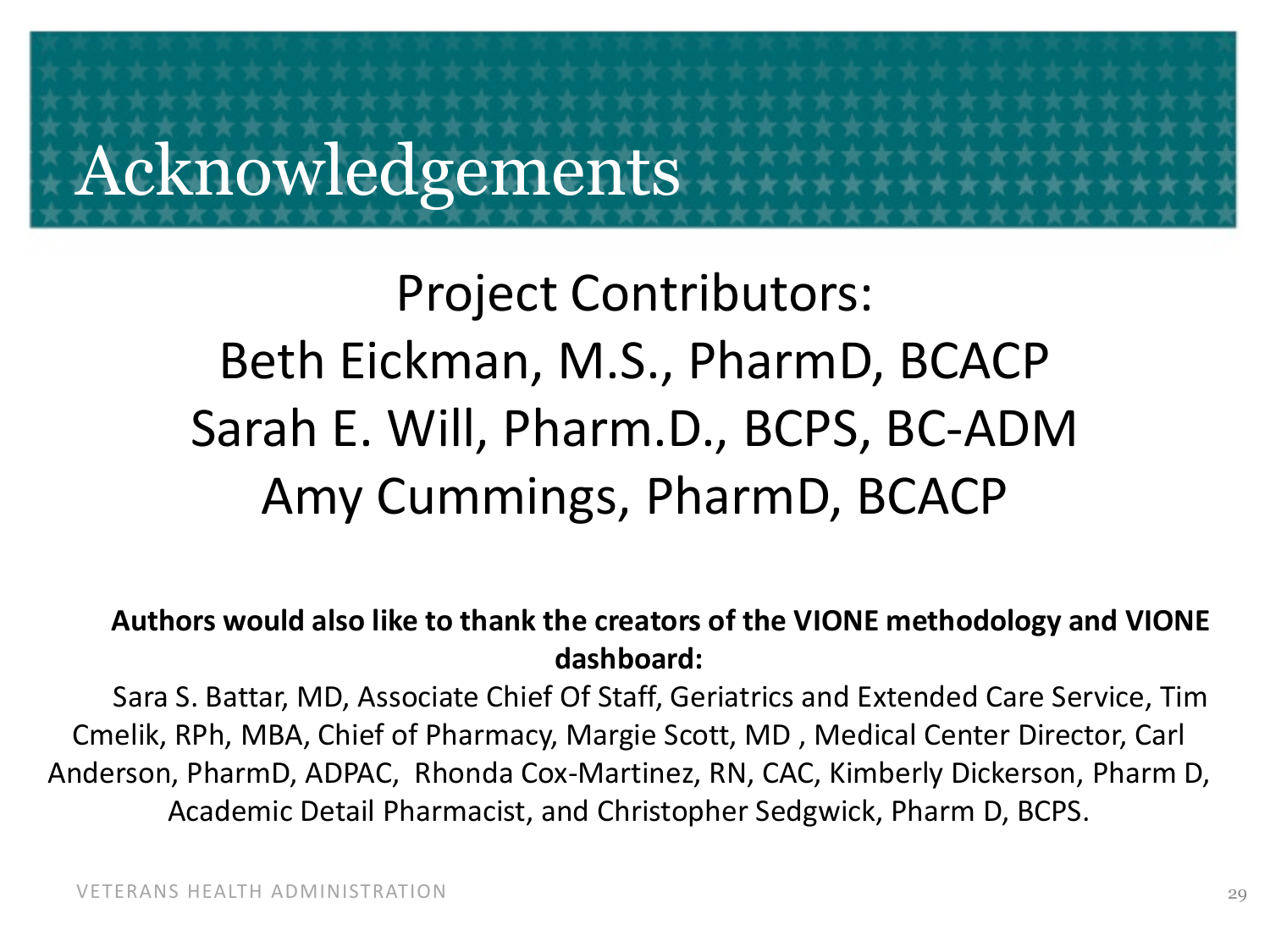# References

- 1. Thomspon,Cheryl. New medication review method cuts veterans' Rx load, saves millions.*AM J Health-Syst Pharm.* 2018 April 15; 75 (8): 502-503.
- 2. Battar, Sara, et al. Update- Vital, Important, Optional, Not Indicated, Every Medication has a diagnosis (VIONE): Assessing the Impact of an Innovative Deprescribing Approach to Medication Management at the Central Arkansas Veterans Healthcare System (CAVHS).
- 3. Watson, Kimberly , Battar, Sara, et. al. A VA Clinician's Guide to Reducing Polypharmacy Risk. *VA PBM Academic Detailing Service.* December 2019.
- 4. Joshi et al.; *BJAST*, 7(4): 396-403.2015. doi: 10.9734/BJAST/2015/14975
- 5. Abellan van Kan G, Rolland YM, Morley JE, Vellas BJ Am Med Dir Assoc. 2008 Feb; 9(2):71-2.